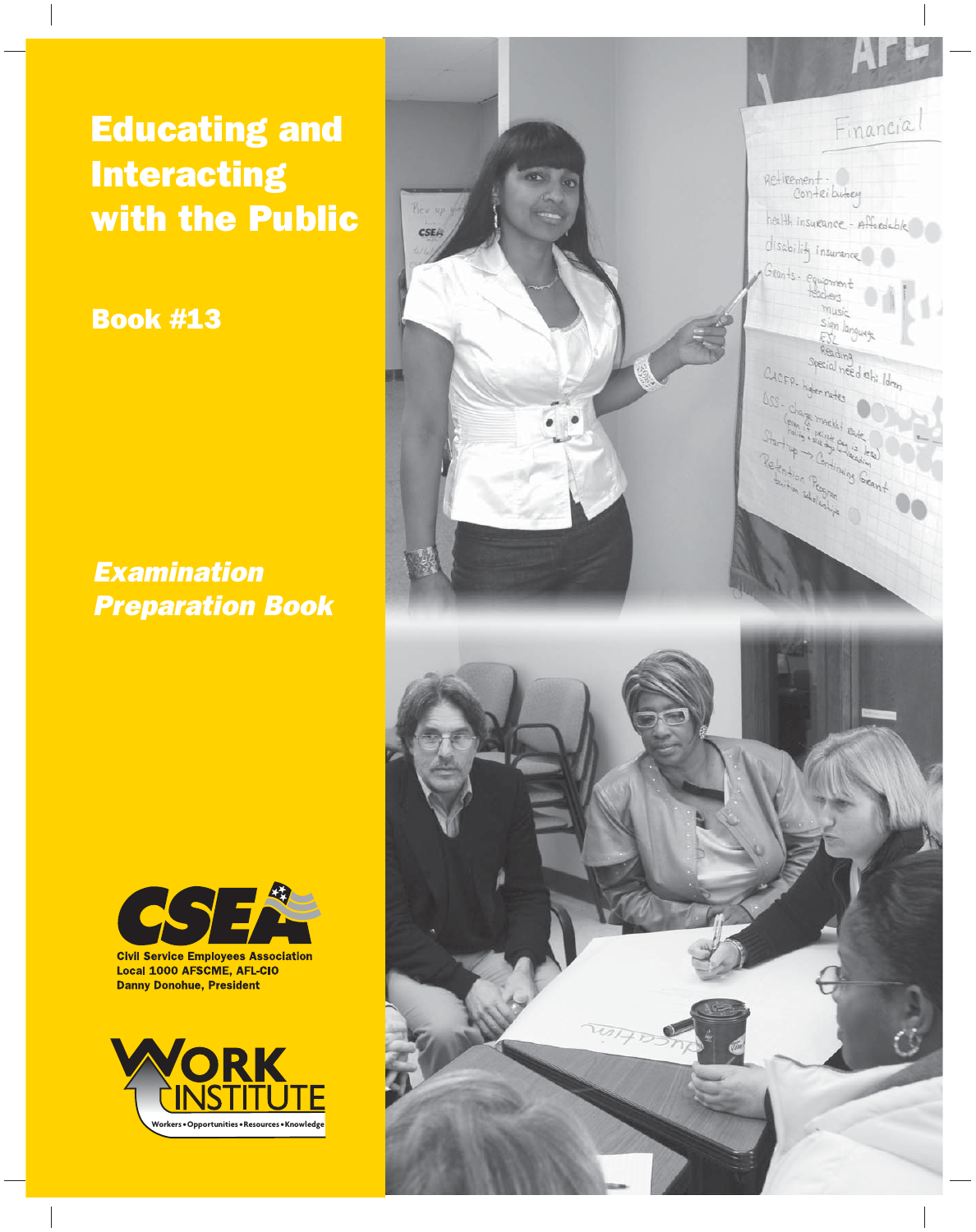Booklet #13

# Educating and Interacting with the Public

The CSEA Examination Preparation Booklet Series is designed to help members prepare for New York State and local government civil service examinations. This booklet is designed for practice purposes only and its content may not conform to that of any particular civil service examination.

Copyright 2009 Not To Be Reprinted Without Permission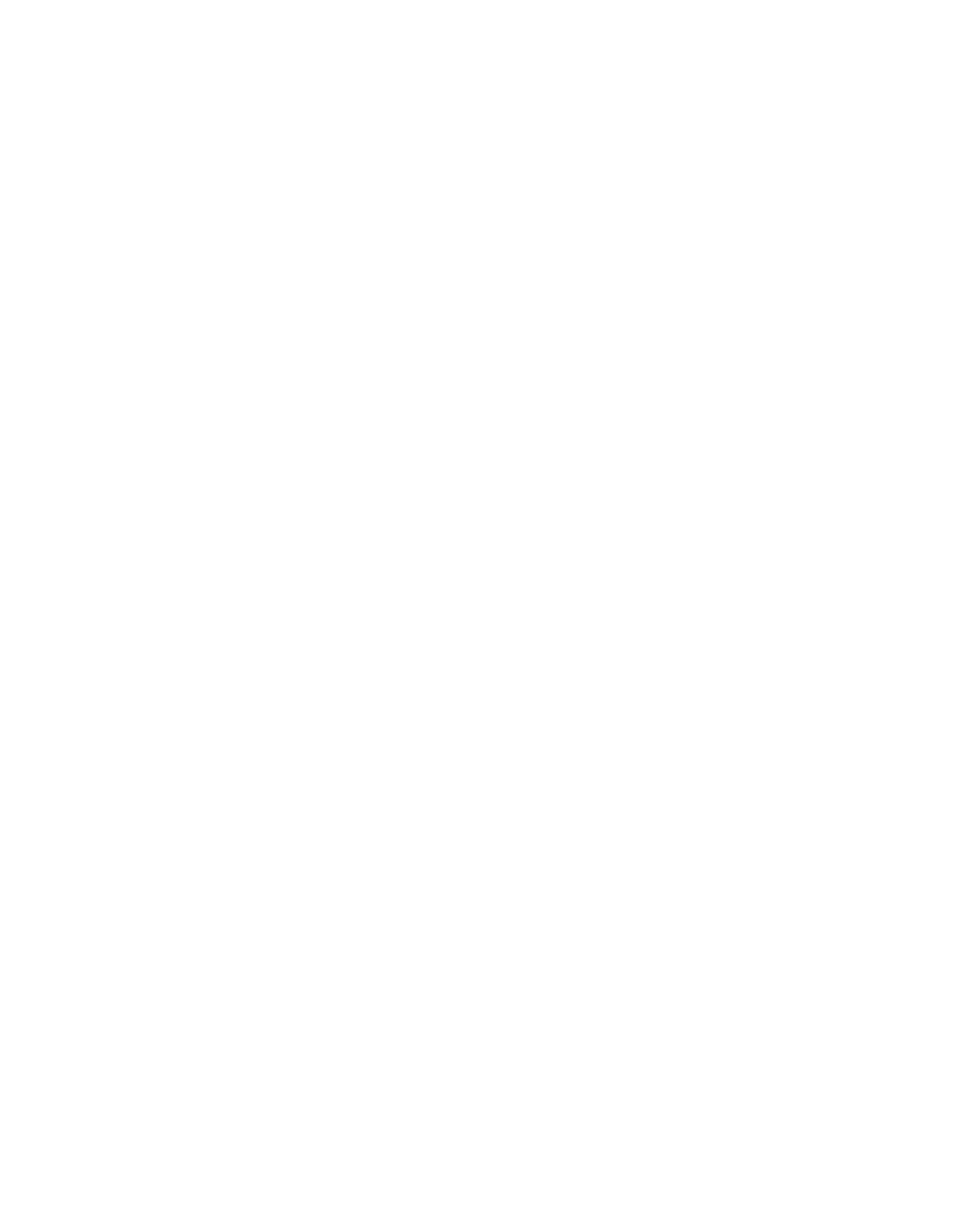# **Introduction**

### **Purpose**

This booklet is designed to help you prepare for specific New York State civil service exams. The 40 practice questions that follow are examples of the kinds of questions you're likely to encounter for the topic "Educating and Interacting with the Public." Despite the title, this topic is not actually limited to dealing with the public. Questions under this topic may also address communications in general and interactions with representatives of other agencies.

### **Study Guide Contents**

The following pages are composed of 40 multiple choice questions. An answer key is located on page 12, followed by explanations of the correct answers, beginning on page 13. Pages 21 and 22 present some general points to keep in mind when answering questions about this topic.

### **How to Use This Booklet**

Complete a few questions at a time and then review your answers in the back of the booklet. The explanations in the back of the booklet tell you why the right answer was right and why the wrong answers were wrong. If you answer a question incorrectly, try to analyze why you chose the wrong answer.

Good luck!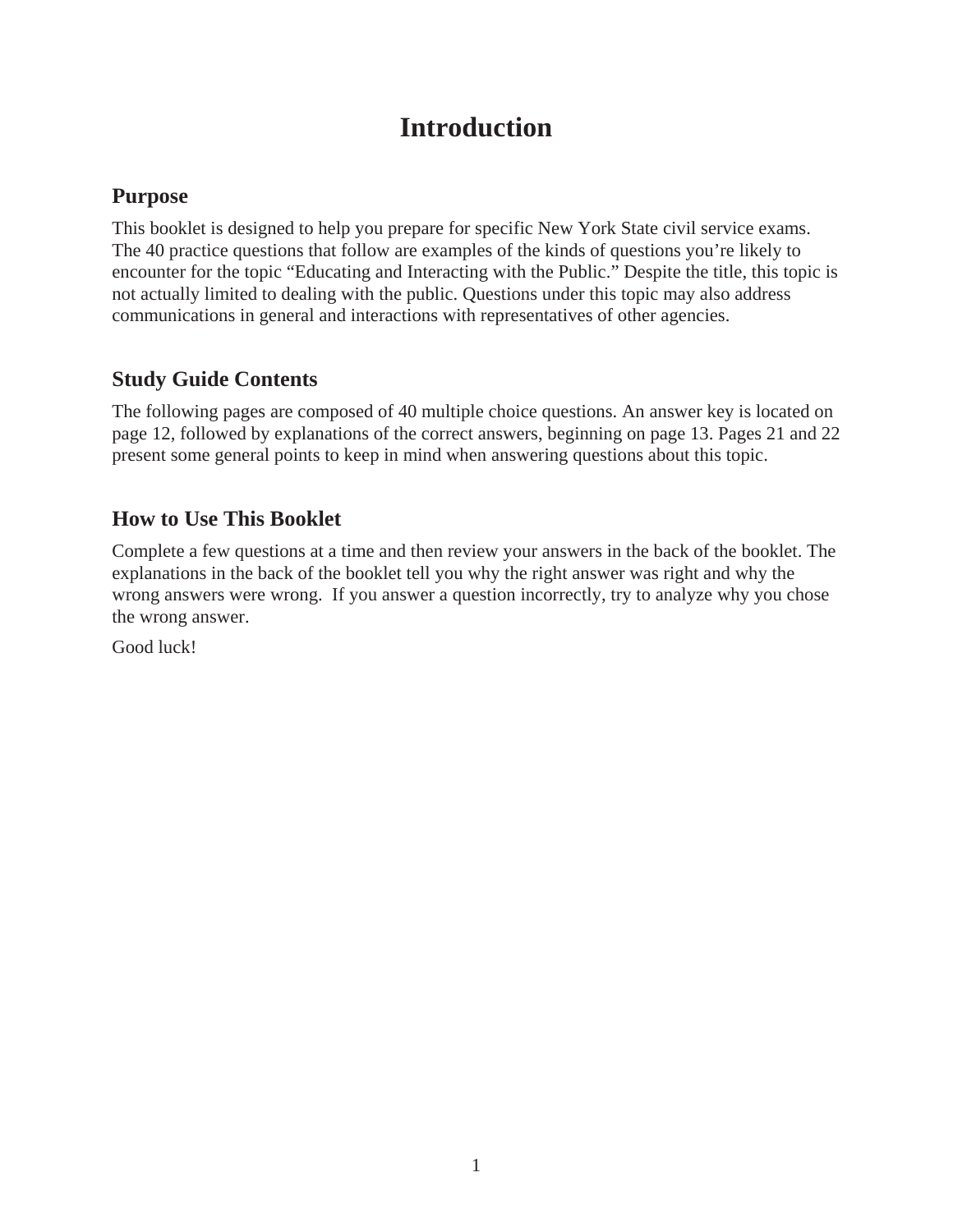### **Practice Questions**

- 1. You are going to be the moderator at a meeting that will address a controversial issue. What is the first thing you should do at the meeting?
	- a. Allow each side to present its position.
	- b. State that you do not expect the two sides to reach an agreement on the issue.
	- c. Make sure that everyone agrees on the facts involved in the issue.
	- d. State your own position on the issue.
- 2. A caller asks for an explanation of a complex agency policy. How should you respond to this request?
	- a. Explain the policy in general terms and refer the caller to a written statement of the policy.
	- b. Refer the caller to the agency's website.
	- c. Refer the caller to your supervisor.
	- d. Offer to mail the caller a printed copy of the policy.
- 3. What is the most effective way to ensure that an audience will remember the main points of a presentation?
	- a. Use-eye catching visual aids.
	- b. Use humor to make the presentation more lively.
	- c. Allow time for questions after your presentation.
	- d. Repeat and emphasize your main points.
- 4. You are preparing to make a presentation about a complicated new procedure for processing applications. What is the most effective way to ensure that the audience will be able to follow the procedure after they have attended your presentation?
	- a. Make your presentation as detailed as possible.
	- b. Provide handouts with all the information the audience will need to know.
	- c. Provide the audience with an outline of your presentation.
	- d. Encourage the audience to take notes.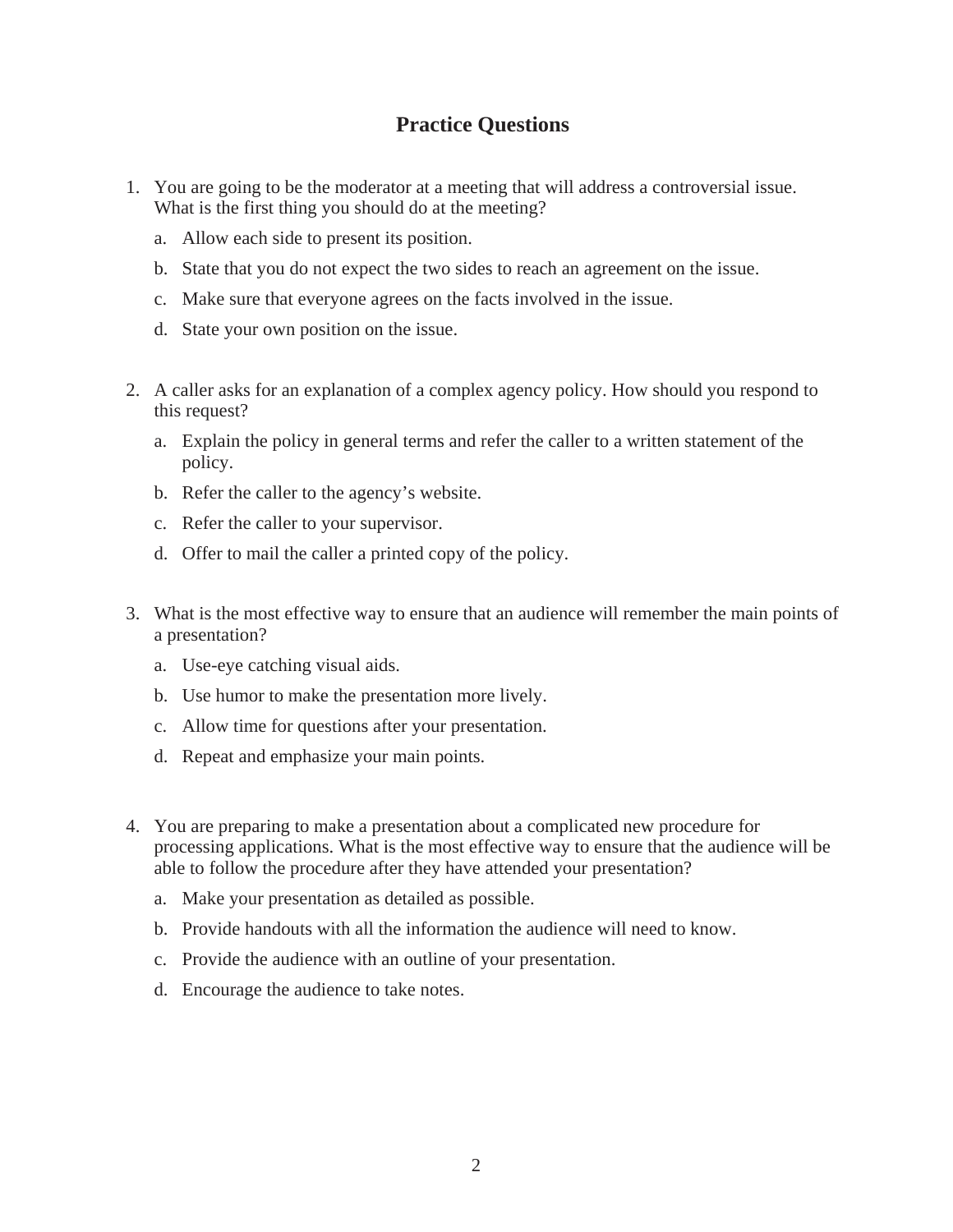- 5. Which of the following is the most important thing to keep in mind when preparing a presentation?
	- a. The interests of the audience.
	- b. The availability of visual aids.
	- c. The availability of charts and graphs.
	- d. The size of the audience.
- 6. What is the most important thing your agency can learn from letters it receives from members of the public?
	- a. How well your agency's public information efforts are working.
	- b. What additional training your agency's staff may need.
	- c. Whether your agency's public information processes may need to be changed.
	- d. How well the public feels your agency is meeting their needs.
- 7. The deputy director of your agency recently made an erroneous statement in a presentation at a business conference. This comment might lead some attendees to make errors that would be costly for their businesses. How should your agency handle this situation?
	- a. Post a correction on the agency's website.
	- b. Send a correction to all attendees.
	- c. Tell agency staff to be prepared to answer questions about the topic.
	- d. Correct the error the next time the deputy director makes a public presentation.
- 8. An angry caller refers to your agency's staff as "idiots" and repeatedly states that your agency's actions are creating serious problems for him. How should you handle this situation?
	- a. Let the caller continue to "vent" until he calms down.
	- b. Tell the caller you cannot speak to him and will discontinue the conversation if he calls your coworkers "idiots."
	- c. Try to turn the conversation to an unemotional discussion of the caller's problem.
	- d. Refer the caller to your supervisor.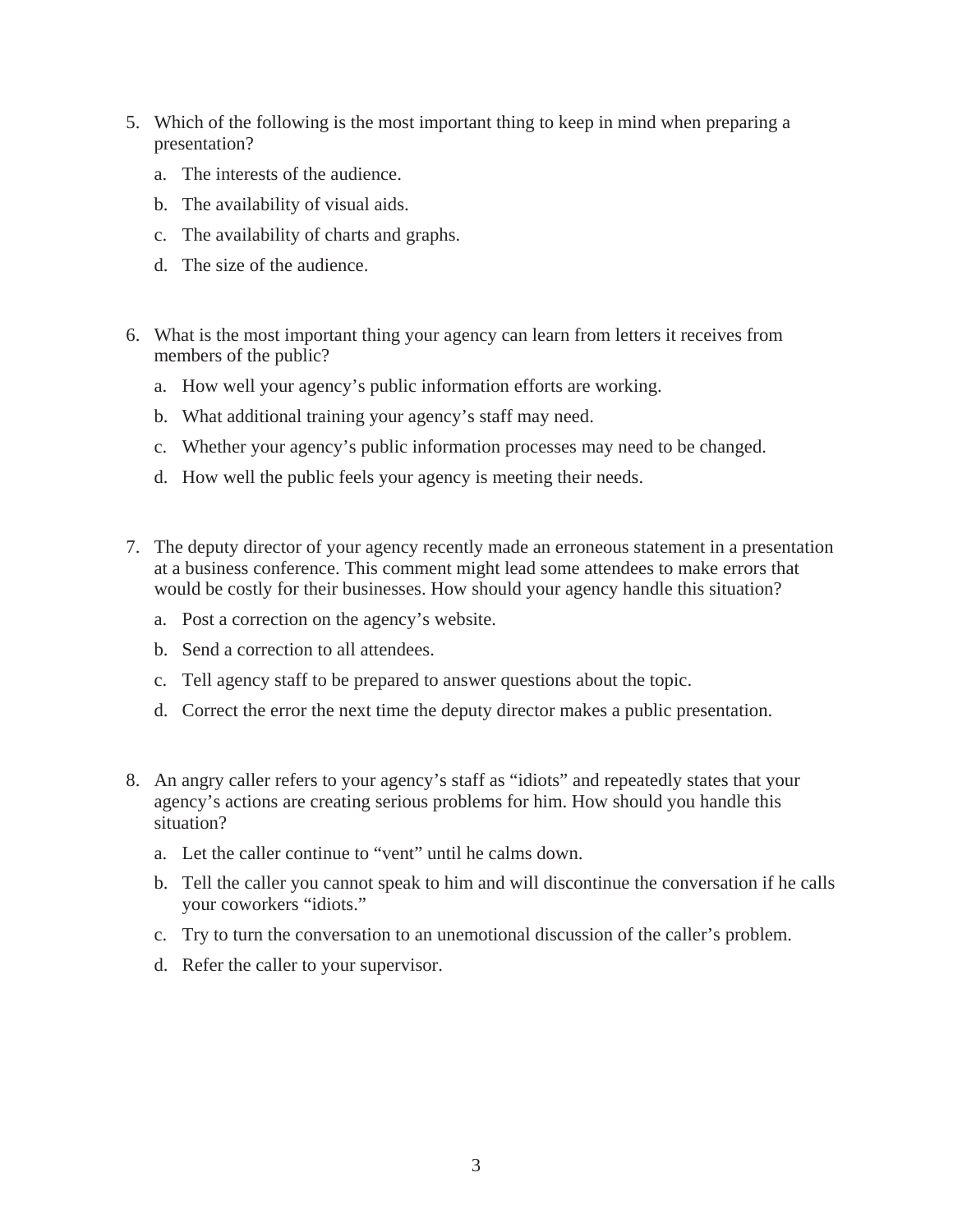- 9. You will be moderating a meeting that will be attended by people who have different priorities. How can you make the meeting as productive as possible?
	- a. Ask participants to consider changing their priorities.
	- b. Acknowledge the different priorities but point out common interests and goals.
	- c. Conduct the meeting as if all participants have the same priorities.
	- d. Begin the meeting by asking everyone to make a statement about his or her priorities.
- 10. You are writing a letter to a member of the public about one of your agency's policies. What is the first thing you should do?
	- a. Prepare a rough draft.
	- b. Make an outline.
	- c. Do some brainstorming.
	- d. Decide on the purpose of your letter.
- 11. You will be taking part in a panel discussion about one of your agency's programs. You know that another panelist has been highly critical of the program, and you expect that she will continue her criticism in the discussion. How should you handle this situation?
	- a. Refuse to take part in the discussion.
	- b. Ignore any criticism the other panelist raises.
	- c. Be prepared to speak on the program and to respond to likely criticisms.
	- d. Insist that the other panelist refrain from making critical remarks about the program.
- 12. You are speaking at a public meeting. One member of the public makes a suggestion that you consider reasonable and worthwhile. How should you respond?
	- a. Say that you will bring the suggestion to the attention of the appropriate person.
	- b. Say that you agree with the suggestion.
	- c. Explain that you are not in a position to make decisions about such suggestions.
	- d. Explain that your agency has probably already considered the idea being suggested.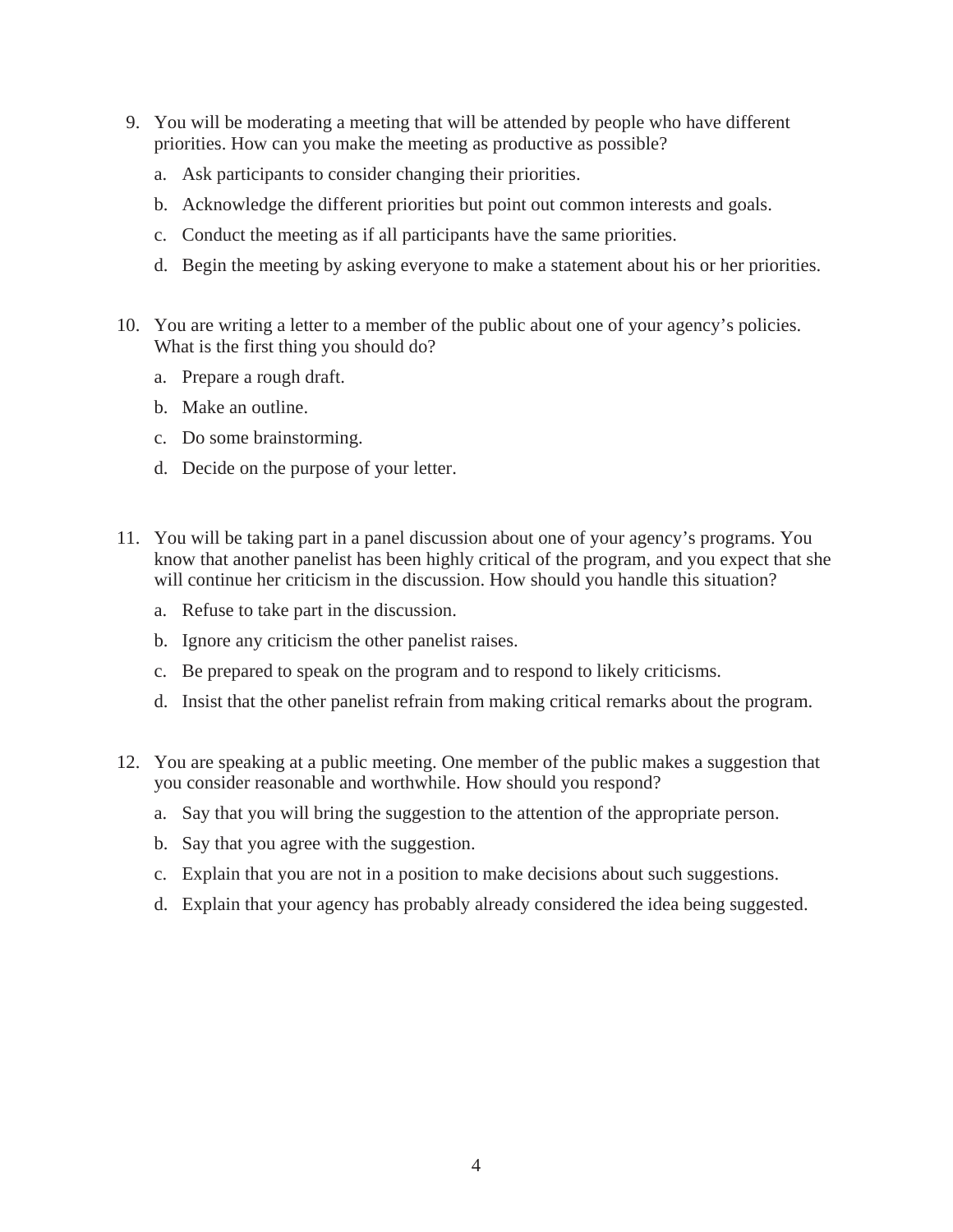- 13. A representative of another agency requests information about a particular topic. You have some but not all of the information requested. You know how to obtain the information you don't have, but it may take some time to get it. What should you do?
	- a. Provide the information you have and say that you will send the rest as soon as you get it.
	- b. Wait until you have all the information requested before providing any.
	- c. Provide the information requested and ask if it is sufficient.
	- d. Provide only the information you currently have.
- 14. You receive a call from another agency asking for clarification of a complex topic. You have a general understanding of the topic, but your supervisor knows much more about it than you do. Your supervisor is out of the office and you expect her back in about three hours. How should you handle this situation?
	- a. Provide clarification based on your understanding of the topic.
	- b. Ask the caller to call you back in three hours.
	- c. Provide the information you have and say that you will call back if you learn it is incorrect.
	- d. Say that someone will call back in three hours with a clarification.
- 15. What is the most serious problem caused by allowing one person to monopolize the discussion in a meeting?
	- a. The meeting may take longer than it should.
	- b. Other participants may not have an opportunity to express their views.
	- c. Some participants may lose interest in the meeting.
	- d. Some participants may assume that the moderator agrees with the person monopolizing the discussion.
- 16. A caller asks for information about a program that is operated by a different agency. How should you respond?
	- a. Refer the caller to the other agency's website.
	- b. Explain that your agency is not responsible for the program.
	- c. Refer the caller to the program office in the other agency.
	- d. Provide the information to the best of your ability.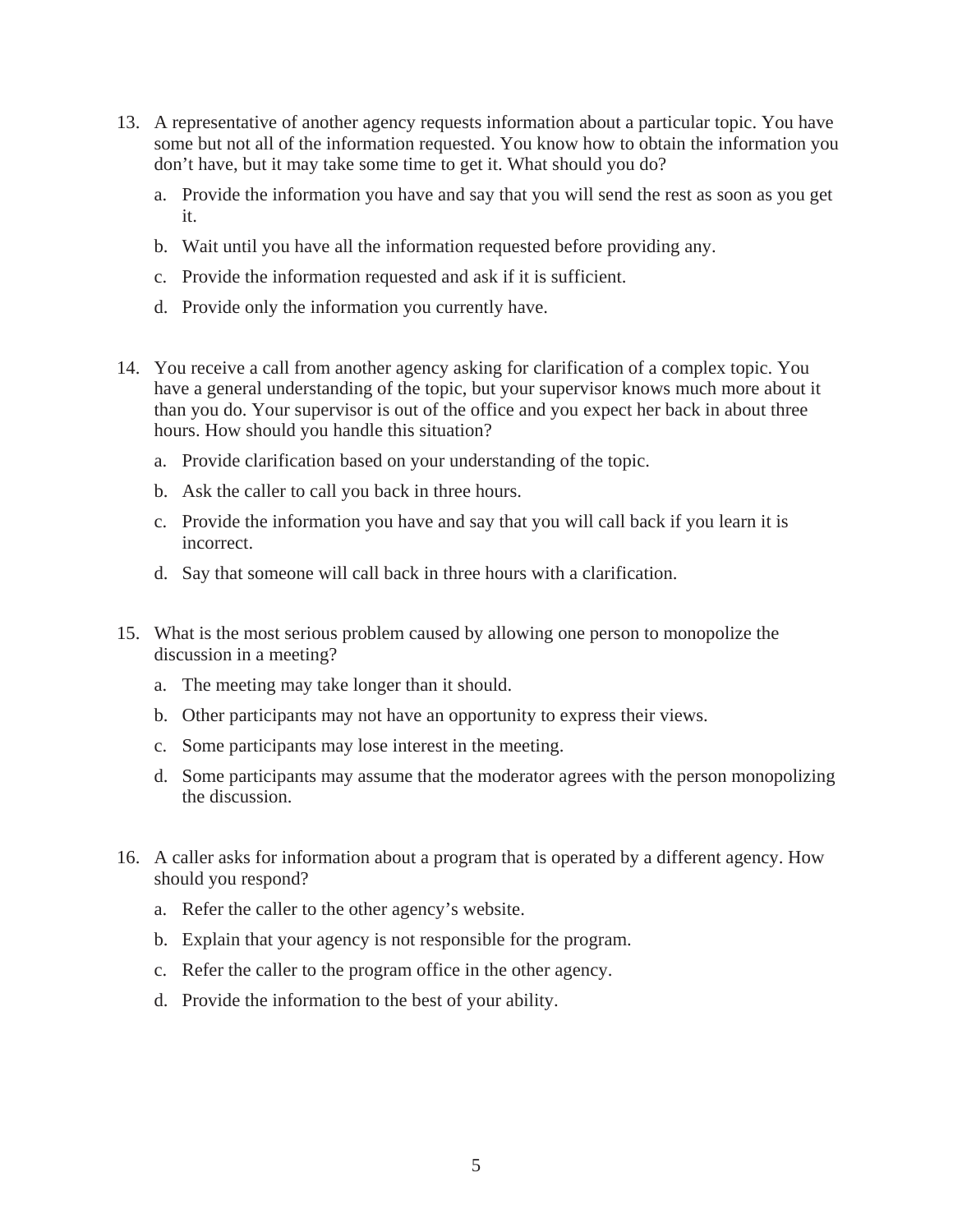- 17. In making a presentation, it is usually most effective for a speaker to
	- a. Read from a prepared script.
	- b. Speak from notes.
	- c. Read from slides.
	- d. Speak spontaneously without relying on notes.
- 18. Which of the following should a speaker avoid in making a presentation at a public meeting?
	- a. Technical jargon.
	- b. Controversial topics.
	- c. Financial topics.
	- d. Regulatory issues.
- 19. When making a presentation at a public meeting, you are asked a question about a subject that you do not fully understand. How should you respond?
	- a. Provide an answer based on your understanding of the subject.
	- b. Discuss a related topic that you understand better.
	- c. Say that you don't know the answer at the moment and offer to get back to the questioner when you do.
	- d. Explain that the question is not really related to the topic you have been presenting.
- 20. What is the best way to begin a letter in response to a letter that is basically a complaint?
	- a. I am replying to your complaint concerning new regulations on bottle deposits.
	- b. This is in regard to your complaint concerning new regulations on bottle deposits.
	- c. Your letter addressed to our agency has been forwarded to me for a response.
	- d. Thank you for your letter expressing your concern about new regulations on bottle deposits.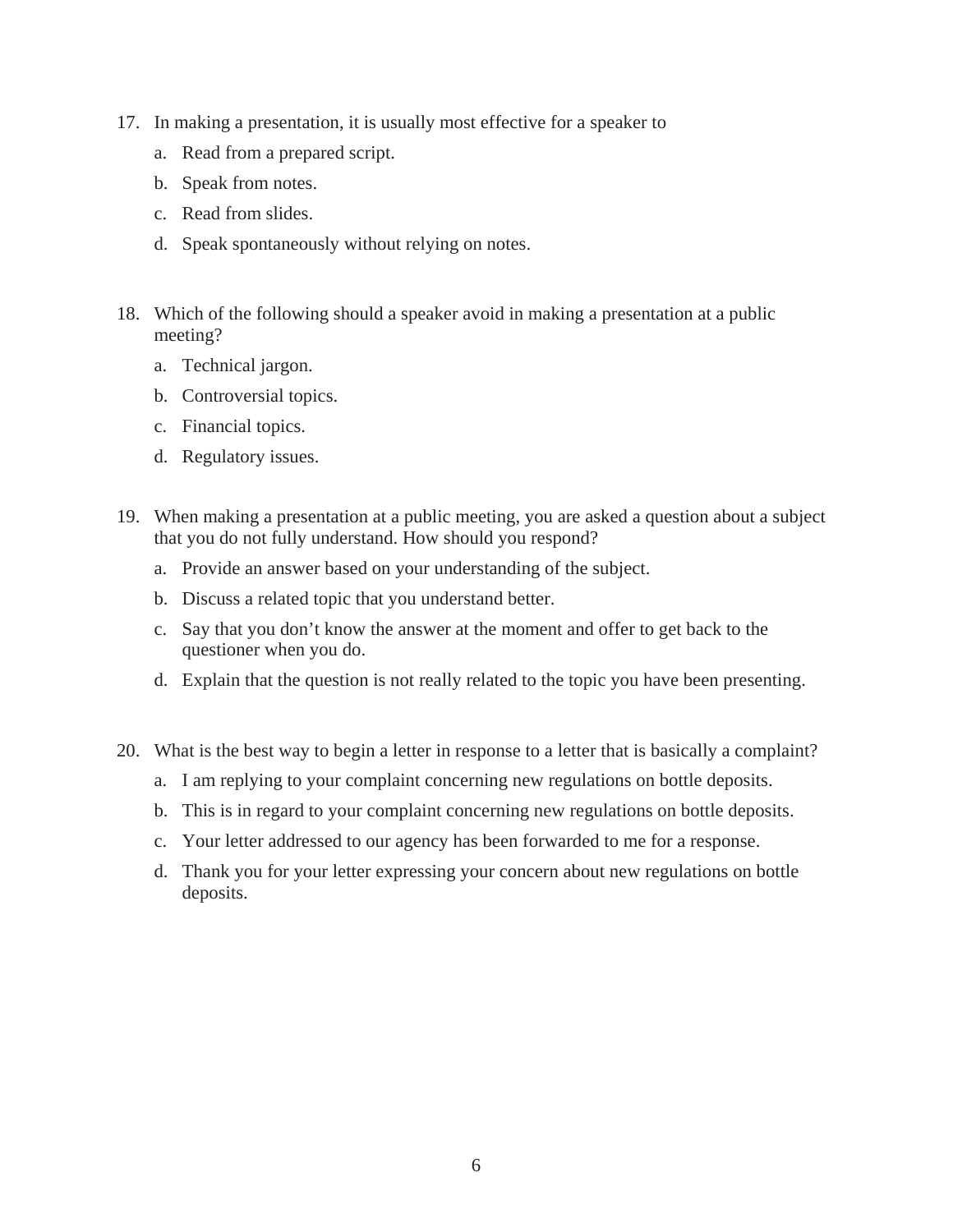- 21. You are preparing a letter concerning an error your department has made. What should you include in this letter?
	- a. A detailed explanation of what caused the error.
	- b. A statement identifying which member of the staff was responsible for the error.
	- c. An explanation of how your department intends to correct the error.
	- d. A statement explaining that your department is doing the best it can with the resources available to it.
- 22. You are writing a letter to a nonprofit organization that has omitted an important piece of information in its application for a grant. How should you begin this letter?
	- a. I am writing to inform you that you failed to include an important piece of information in your recent grant application.
	- b. Your recent grant application did not include necessary information concerning...
	- c. Your recent grant application cannot be processed because you neglected to include information concerning...
	- d. Your recent grant application failed to include information concerning...
- 23. An angry caller uses abusive language and obscenities. How should you deal with this situation?
	- a. Tell the caller that you cannot continue the conversation if he uses obscene language.
	- b. Refer the caller to your supervisor.
	- c. Allow the caller to "vent" before responding.
	- d. Hang up on the caller.
- 24. What is the best way for the moderator of a meeting to deal with an individual who is monopolizing the discussion?
	- a. Ignore the individual.
	- b. Encourage other people to contribute to the discussion.
	- c. Adjourn the meeting.
	- d. Ask the individual to refrain from making any further remarks.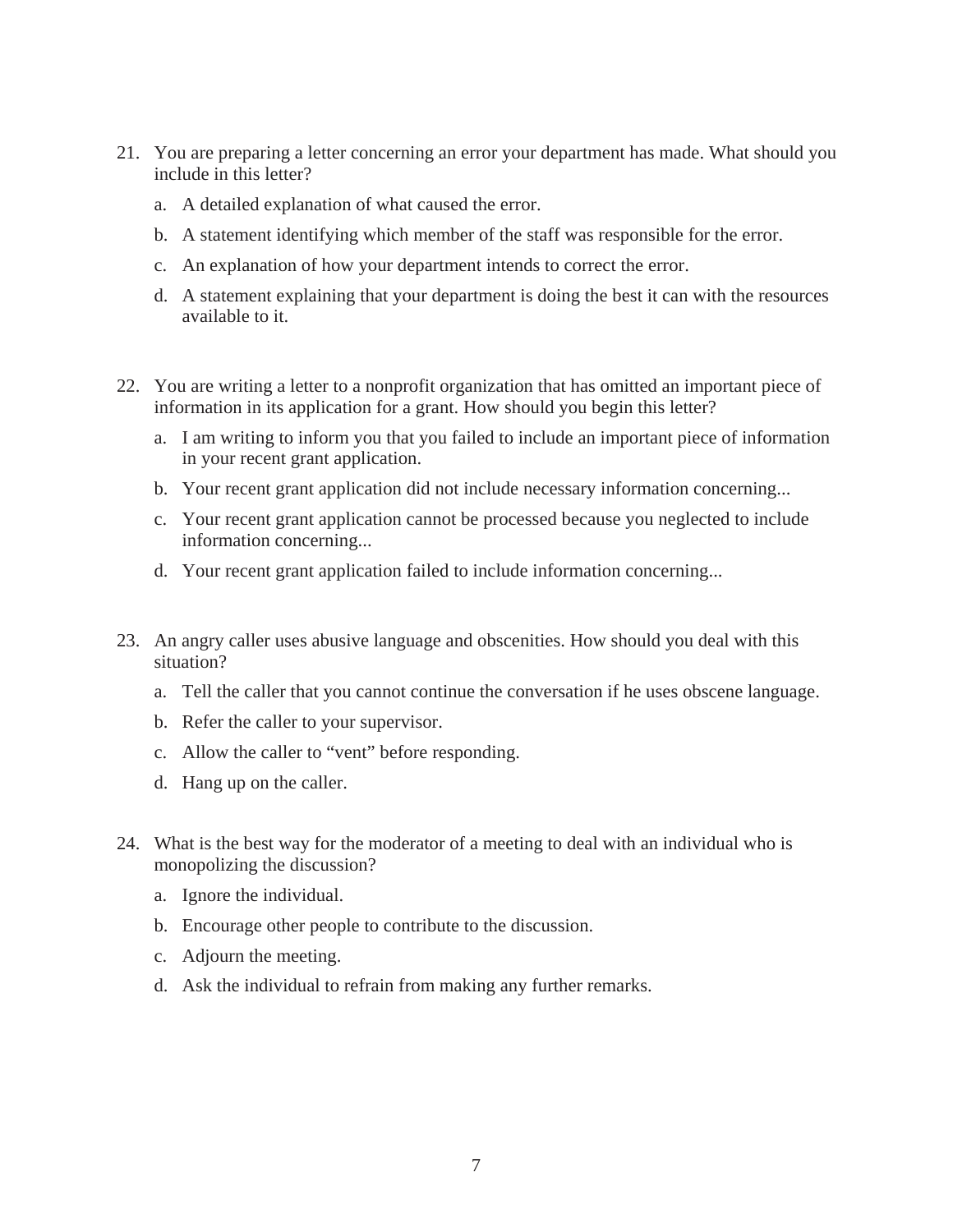- 25. You are preparing a letter in response to a letter from a member of the public. What is the best way to determine how much explanation you need to include in your letter?
	- a. Study similar letters your department has prepared.
	- b. See how much explanation is provided on your department's website.
	- c. Study the letter you received.
	- d. Assume that the recipient of your letter already has a basic understanding of the subject.
- 26. You are part of a panel discussion about a topic related to one of your agency's programs. Another panel member makes a critical comment about the program that is based on inaccurate information. How should you handle this situation?
	- a. Ignore the comment and state your agency's position on the program.
	- b. Explain that the other panelist has deliberately distorted the facts.
	- c. Point out the inaccuracy in the other panelist's comment.
	- d. Ask the other panelist to acknowledge his error.
- 27. You are speaking at a public meeting. One member of the public makes a suggestion that you consider misguided and impractical. How should you respond?
	- a. Thank the person and state that you welcome all suggestions from the public.
	- b. Tell the person that the suggestion reflects a lack of knowledge about the subject.
	- c. Say that the suggestion is an excellent idea even though you know it is not.
	- d. Ask if anyone would like to comment on the suggestion.
- 28. A representative of another agency calls about negative comments he has heard about one of your agency's programs. You think the comments may be based on erroneous information, but you are not sure because you are not directly involved in the program. How should you handle this situation?
	- a. Explain that the facts don't support the negative comments.
	- b. Say that your agency does not respond to negative comments.
	- c. Explain that you are not directly involved in the program.
	- d. Say that you will look into the situation and call back.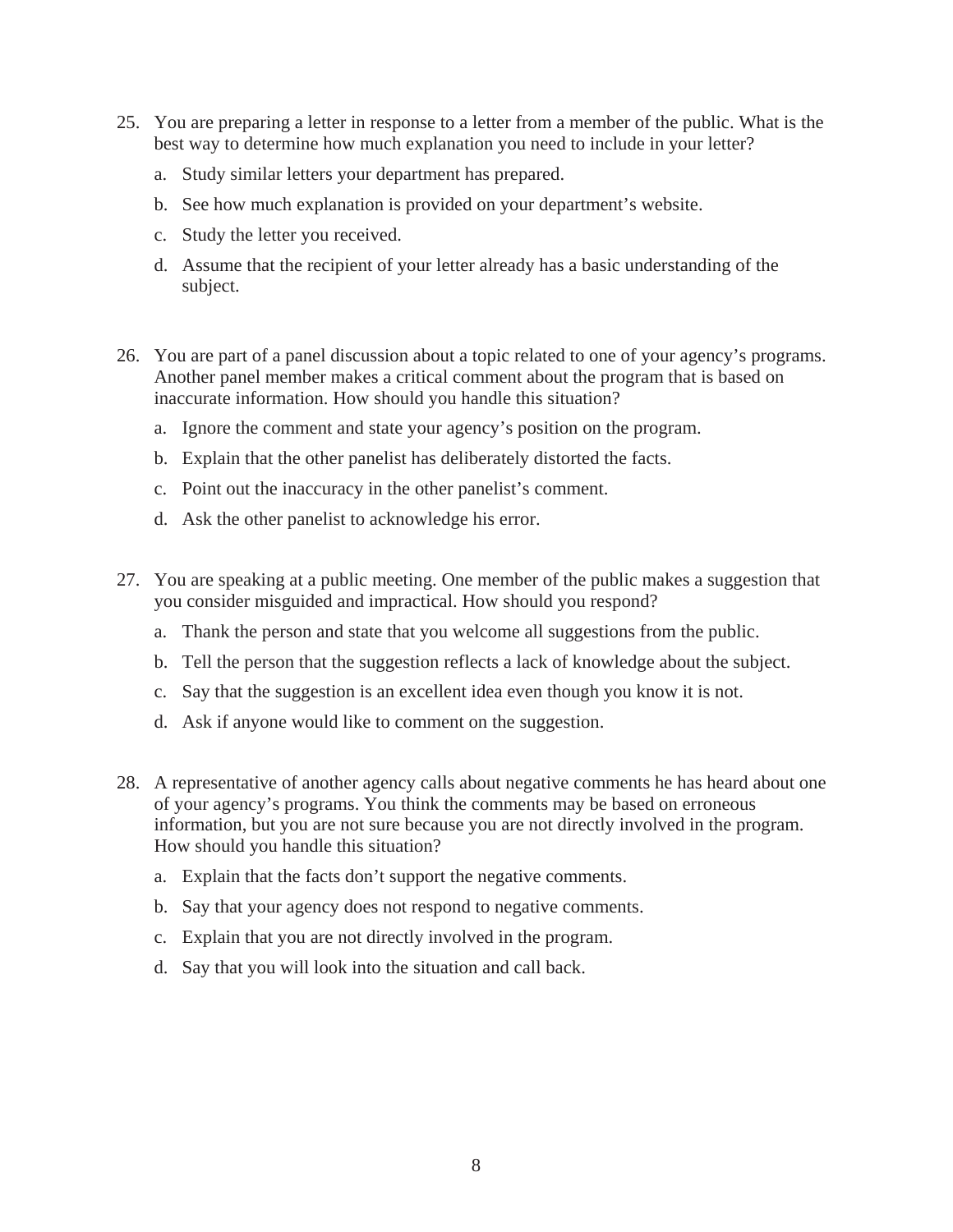- 29. An angry member of the public repeatedly interrupts your presentation at a public meeting. Which of the following would be the best response?
	- a. "I came here as a favor and I don't have to put up with this."
	- b. "We have a lot to cover this evening, so in fairness to everyone here please let me continue."
	- c. "If you don't stop interrupting, I'm going to have to ask you to leave."
	- d. "There's one in every crowd."
- 30. Which of the following would be appropriate to include in slides used in a presentation?
	- a. A printout of your department's budget.
	- b. A summary of the key points you would like people to remember.
	- c. A transcript of your presentation.
	- d. A copy of a letter you are sending to members of the public.
- 31. Which of the following is the best way to begin a presentation?
	- a. With a joke.
	- b. With an account of the history behind your subject.
	- c. With a call to action.
	- d. With a statement of the purpose of your presentation.
- 32. Which of the following is an example of nonverbal communication?
	- a. Eye contact.
	- b. A website.
	- c. A brochure.
	- d. E-mail.
- 33. One of the attendees at a public meeting asks a question that you are not sure you understand. How should you respond?
	- a. Answer the question based on your understanding of it.
	- b. Make a general comment about the subject of the question.
	- c. Paraphrase the question and ask if you have understood it correctly.
	- d. Ask the person to repeat the question.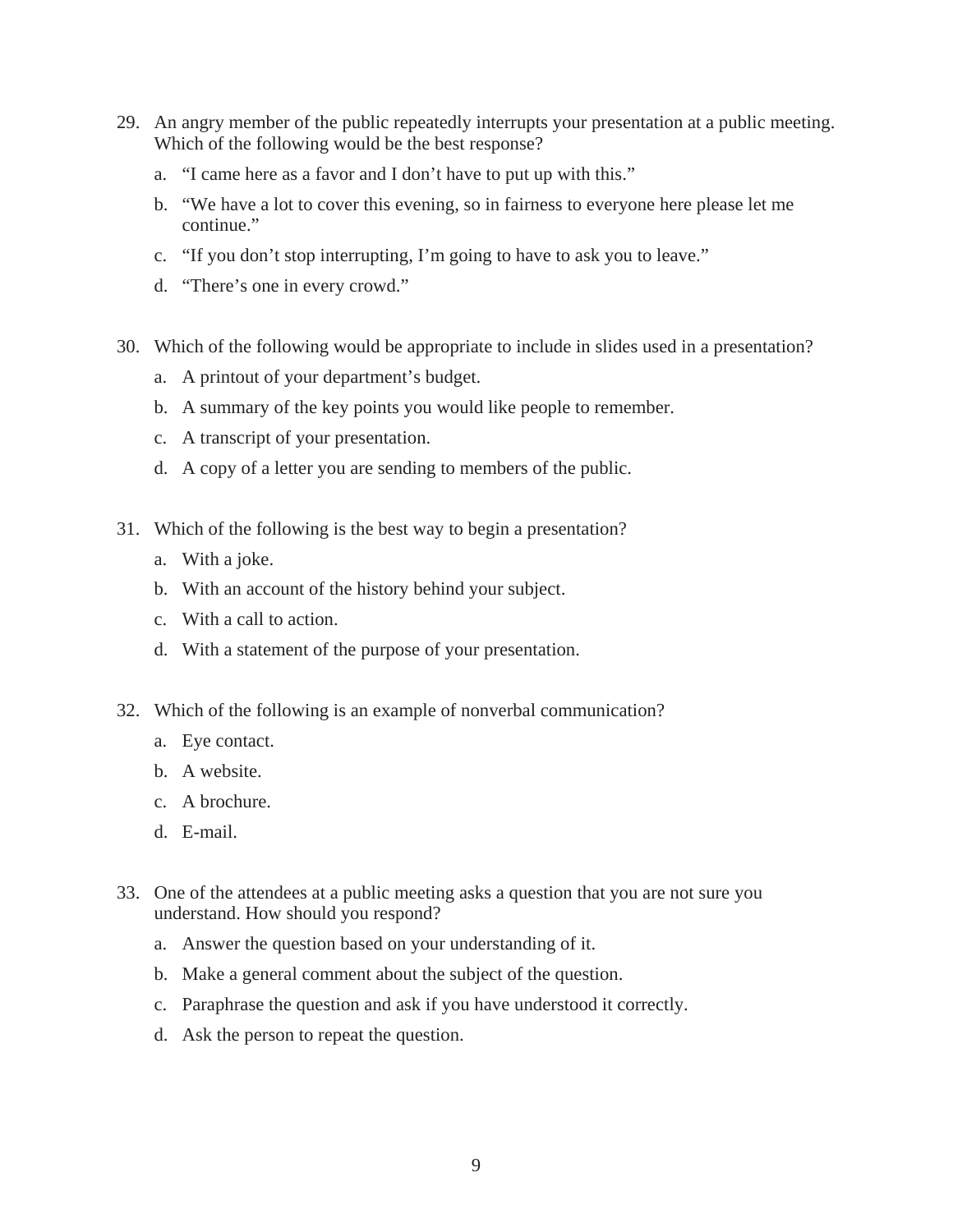- 34. A letter to a member of the public should begin by
	- a. Providing some background about the subject of the letter.
	- b. Stating the purpose of the letter.
	- c. Explaining the author's role in state government.
	- d. Answering any questions the recipient of the letter might have.
- 35. You are preparing to speak at a large conference. Of the following, what is the most important thing for you to know about your audience?
	- a. Their political affiliation.
	- b. Their average educational level.
	- c. Their knowledge of your subject.
	- d. Their attitude toward state government.
- 36. You are preparing a survey to obtain suggestions from the public on how your agency can improve its customer service. Which of the following questions would be most useful to include in this survey?
	- a. How would you rate our agency's customer service?
	- b. How can our agency improve its customer service?
	- c. How often do you interact with our agency?
	- d. How would you rate the courtesy and helpfulness of our agency's representatives?
- 37. While you are on the phone answering a question about your agency, a visitor comes to your desk and starts to ask you a question. There is no emergency or urgency in either situation, that of the phone call or that of answering the visitor's question. In this case, you should:
	- a. Excuse yourself to the person on the phone and tell the visitor that you will be with him or her as soon as you have finished on the phone.
	- b. Explain to the person on the phone that you have a visitor and must shorten the conversation.
	- c. Continue to talk to the person on the phone while looking up occasionally at the visitor to let him or her know that you know he or she is there.
	- d. Continue to talk with the person on the phone until you are finished and then let the visitor know that you're sorry to have kept him or her waiting.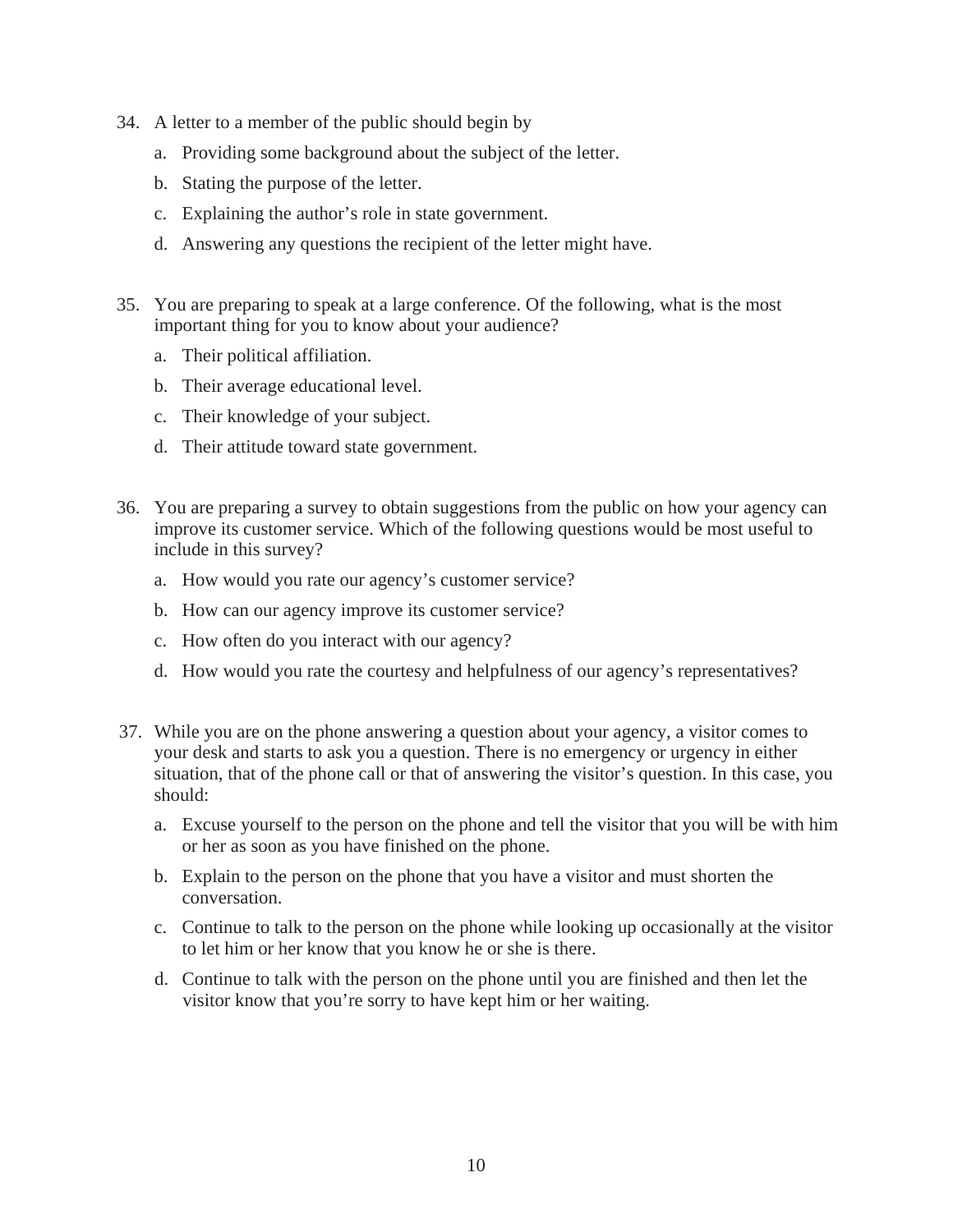- 38. Which of the following is the most important reason to use handouts when making a presentation?
	- a. To shorten the presentation.
	- b. To help the presenter remember key points.
	- c. To give attendees detailed information they may not remember after attending the presentation.
	- d. To allow attendees to follow the presentation without paying attention throughout it.
- 39. You want to place information on your agency's website about how a new regulation will affect small business owners. What would be the most effective way to do this?
	- a. Use a question-and-answer format.
	- b. Post the regulation.
	- c. Post a message from the commissioner regarding the regulation.
	- d. Post a list of the types of businesses affected by the regulation.
- 40. You are leading a committee meeting that is addressing a controversial issue. You hope the meeting will lead to consensus on some key decisions. How should you manage this situation?
	- a. Use majority rule to make decisions.
	- b. Delegate decision-making to a subcommittee.
	- c. Seek support for decisions after debate and discussion.
	- d. Avoid making decisions that would raise objections.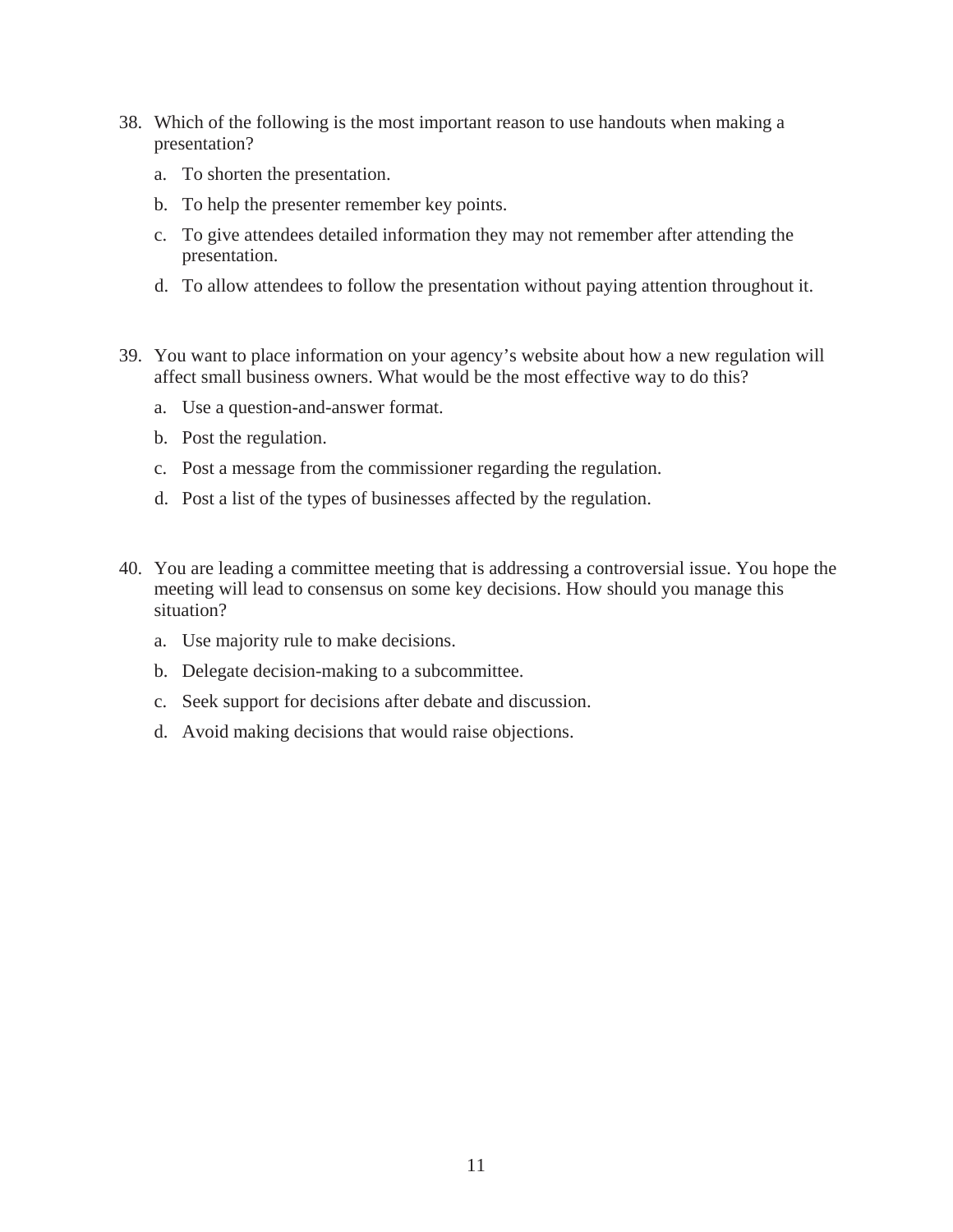# **Answer Key**

| 1 <sub>c</sub> | 21.c  |
|----------------|-------|
| 2. a           | 22. b |
| 3. d           | 23. a |
| 4. b           | 24. b |
| 5. a           | 25.c  |
| 6. d           | 26. c |
| 7. b           | 27. a |
| 8. c           | 28. d |
| 9. b           | 29. b |
| 10.d           | 30. b |
| 11. c          | 31.d  |
| 12. a          | 32. a |
| 13. a          | 33. c |
| 14. d          | 34. b |
| 15.b           | 35.c  |
| 16. c          | 36. b |
| 17. b          | 37. a |
| 18. a          | 38. c |
| 19. c          | 39. a |
| 20. d          | 40c   |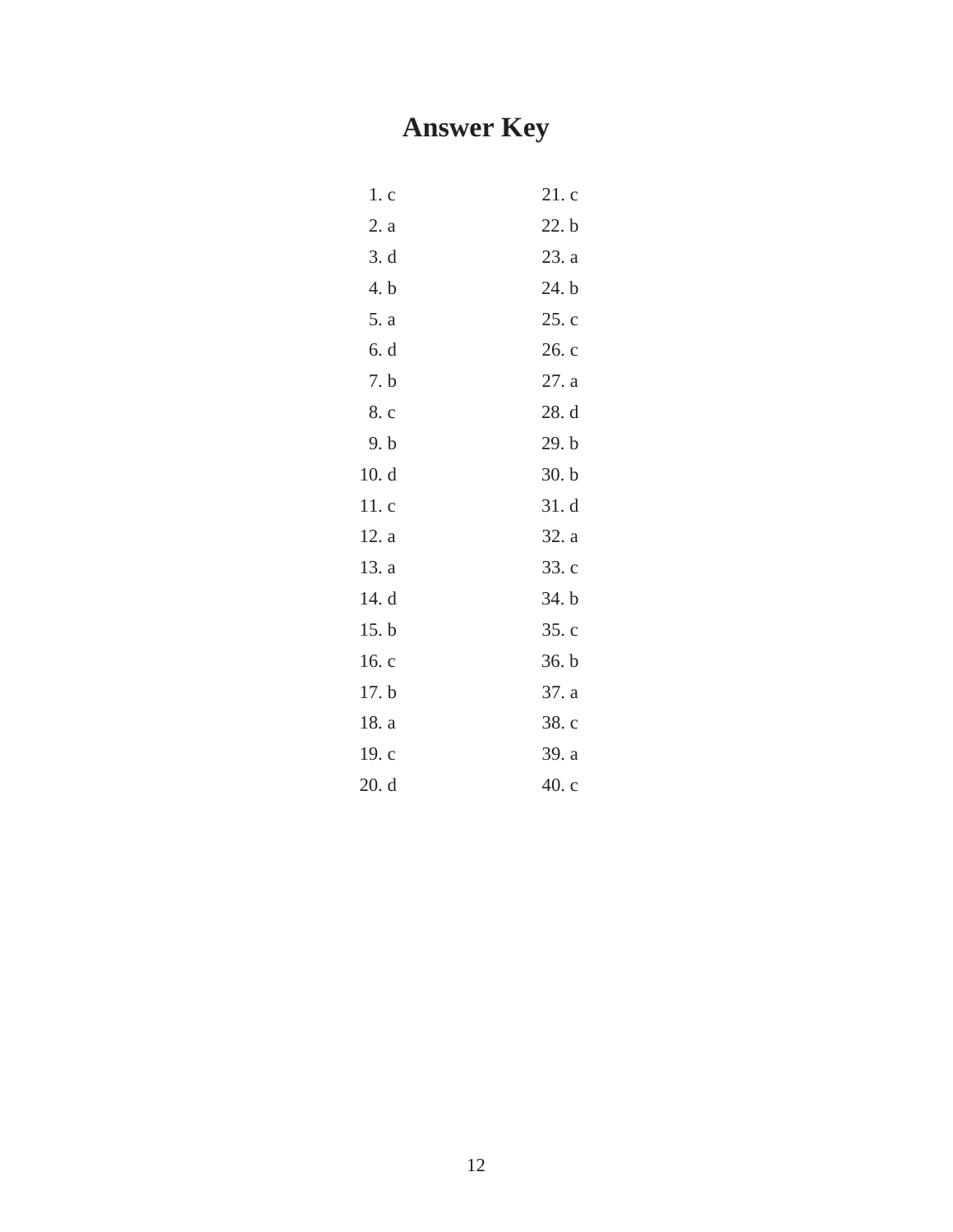## **Answers and Explanations**

- 1. The answer is choice c. The first step in dealing with a controversial issue is to determine whether the parties involved agree on the facts of the matter. If they don't, further discussion will serve little purpose. Choice a, allowing each side to present its position, would be appropriate for a debate but not for a meeting. Even if you chose to do this, it would not be the "first" thing you would do. It would be more important to agree on the facts of the matter first. Choice b, saying that you do not expect the group to reach an agreement, is unduly pessimistic. Such a statement would set very low expectations for the meeting. Choice d, stating your own position, would do nothing to deal with the controversy.
- 2. The answer is choice a. You will probably not be able to provide a complete explanation of a complex agency policy over the phone, but you should do more than just refer a caller to a printed document or a website. The best course of action is to provide a general explanation and tell the caller where to go for further information. Choice b, referring the caller to the agency's website, is a kind of "brush-off." It suggests that you don't want to take the time or trouble to help the caller. Choice c, referring the call to your supervisor, also suggests an unwillingness to be helpful, and your supervisor would probably not appreciate this course of action. Choice d, offering to mail a printed copy of the regulation, would not be very helpful. The caller has requested an explanation of the policy. Sending a copy of the policy does not respond to this request.
- 3. The answer is choice d. At some point in a presentation, some audience members are likely to "tune out." If their attention lapses at the wrong time, they might miss one of your key points. Even if they are paying attention, they might not realize that some of the points you are making are more important than others. That is why it is worthwhile to use repetition and emphasis to reinforce your main ideas. Choice a, using eye-catching visual aids, might help you capture your audience's attention, but it would not necessarily help your audience remember your key points. The same is true for choice b, using humor. Choice c, allowing time for questions, is usually a worthwhile practice when making presentations, but it too would do little to help people remember what's important.
- 4. The answer is choice b. Most people remember only a few things from a presentation. If you want people to be able to follow a complicated new procedure, you have to give them written instructions that they can take away with them. Choice a is incorrect because it is unrealistic to assume that people will be able to remember a detailed explanation of a procedure just by hearing it once. Choice c, providing an outline, would be helpful, but the question says that you want people to be able to follow a procedure. An outline will probably not help them to do this. Choice d, encouraging people to take notes, might serve some purpose, but a handout could provide a more accurate and complete guide to following a procedure.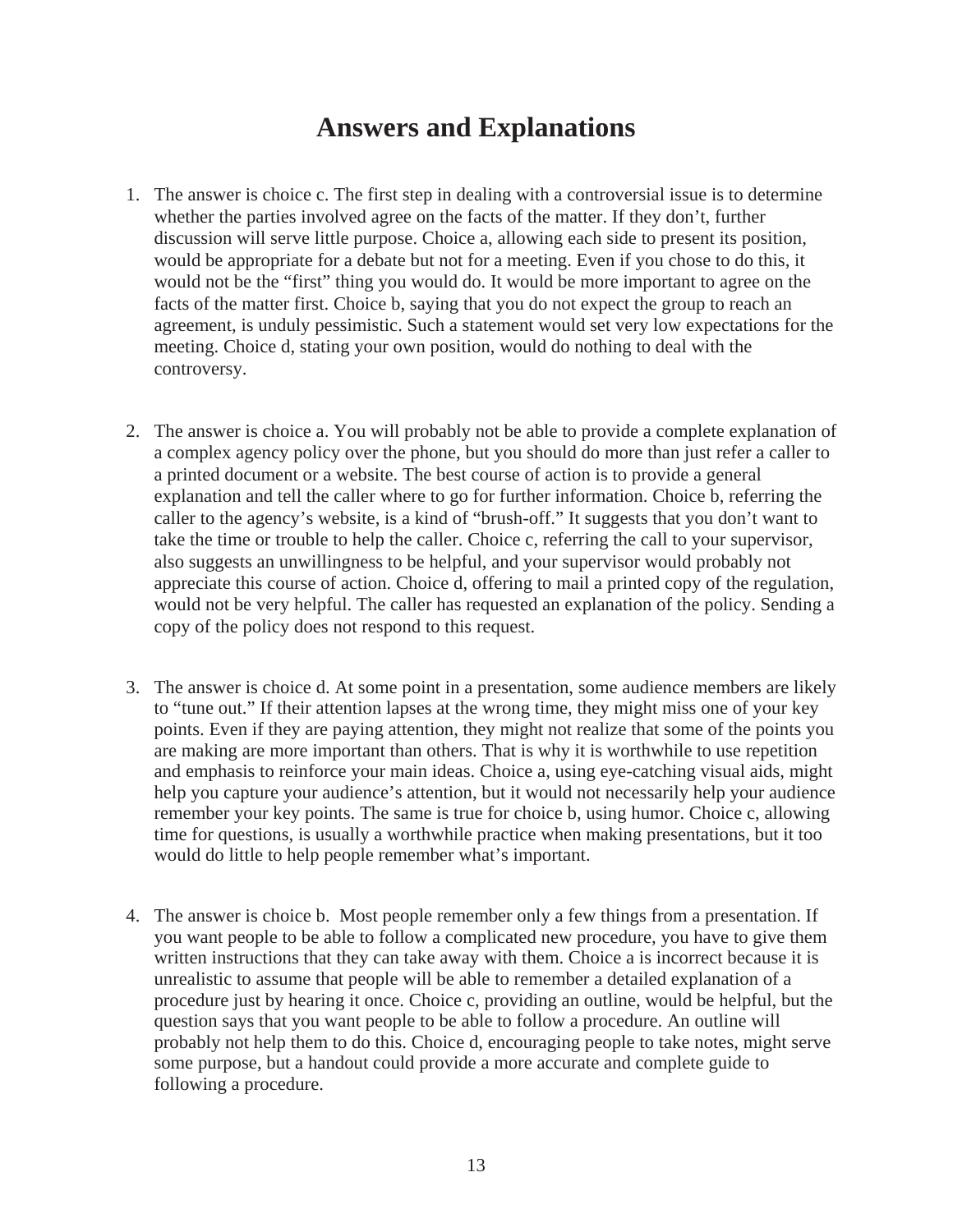- 5. The answer is choice a. Of these four choices, the most important thing to consider when planning a presentation is the interests of the audience. People will pay attention only to things that interest them. There is no reason to provide people with information they consider irrelevant. The availability of visual aids (choice b) and charts and graphs (choice c) is worth considering, but it is not as important as the message itself, and the audience's interest in the message. Choice d, the size of the audience, might affect seating arrangements and other logistics, but it would be less important than the interests of the audience.
- 6. The answer is choice d. The most important thing an agency can learn from the letters it receives is how well it is meeting the needs of the public — in other words, how well it is fulfilling its basic purpose. The other choices all represent things that an agency might learn from the letters it receives, but they are less important.
- 7. The answer is choice b. The erroneous statement made by the deputy director might have serious consequences. Specifically, it "might lead some attendees to make errors that would be costly for their businesses." Given the seriousness of the situation, the agency has a responsibility to send a correction to all attendees. Choice a, posting a correction on the agency's website, might only be seen in time by a fraction of the attendees at the meeting, or perhaps not by any of them. Choice c, telling agency staff to be prepared to answer questions, is also an unreliable option; it would probably deliver the information primarily to attendees calling in after the fact who had already made the mistake. Choice d is wrong because it does not say how soon the deputy director's next presentation will be and because there's no way to be sure all the same people will attend.
- 8. The answer is choice c. In a situation like this, the best thing to do is to try to get the angry individual to discuss the issue in a rational, unemotional way. Choice a is incorrect because letting the caller vent is a waste of time and it unnecessarily exposes you to abuse. Choice b is incorrect because the caller has not used obscene or threatening language. If he had, then it would be appropriate for you to hang up. In this situation, it would be appropriate to warn the caller you will hang up if he continues to call your coworkers "idiots," but it would not be appropriate just to hang up. Choice d is incorrect because referring the call to your supervisor is just passing on the problem to someone else.
- 9. The answer is choice b. The best approach in this situation is to acknowledge that people have different priorities but point out common interests and goals. This approach shows respect for the individuals involved and at the same time attempts to accomplish something based on shared concerns. Choice a is incorrect because asking people to change their priorities may be seen as a disrespectful and simplistic approach. Choice c, ignoring differences in priorities, may also be seen as disrespectful and simplistic. Choice d, beginning the meeting by asking people to make a statement about their priorities, focuses more on disagreement than common ground.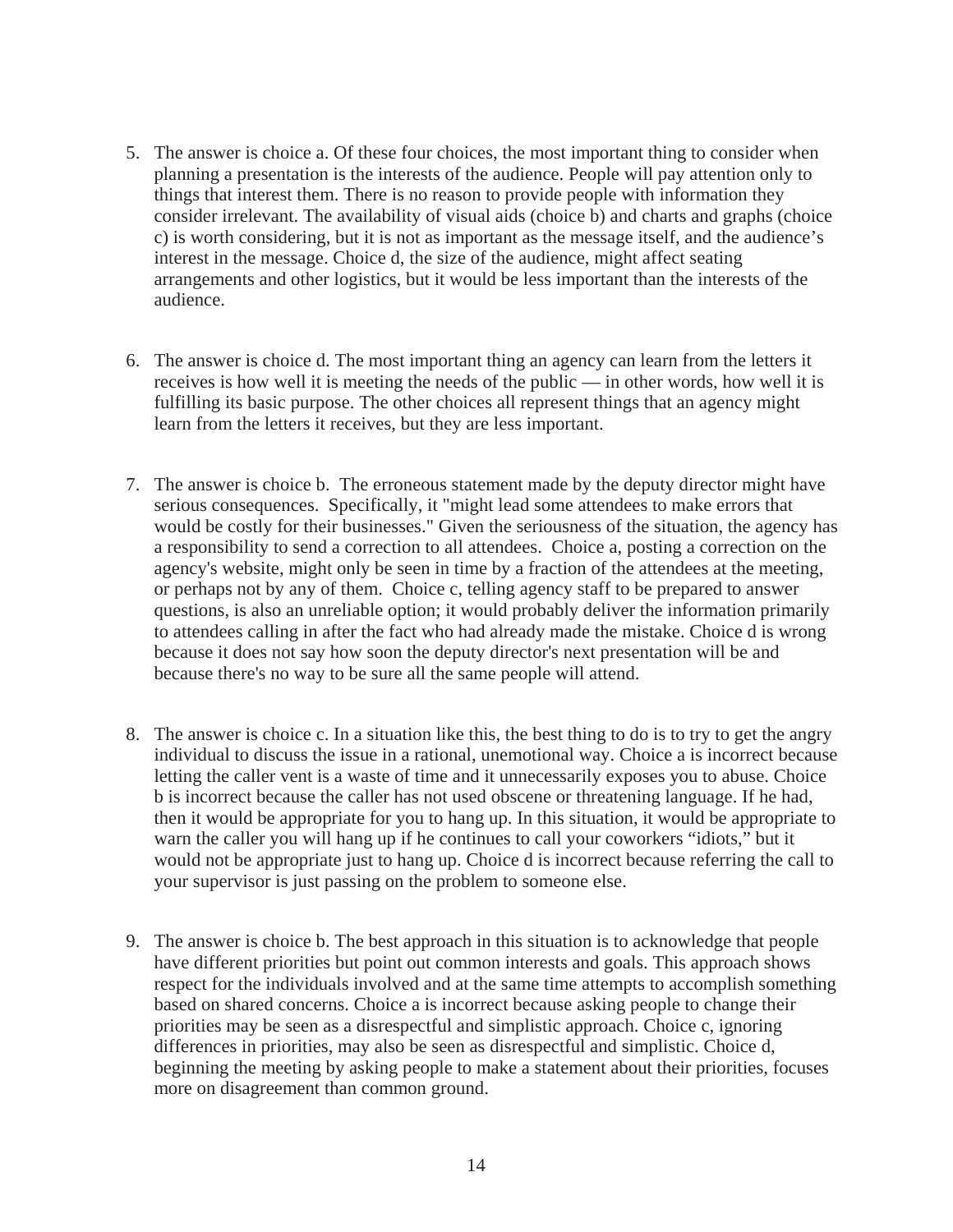- 10. The answer is choice d. The first thing to do before writing a letter is to decide on the purpose of the letter. Are you writing the letter to answer a question? To provide clarification? To explain your agency's position? You need to decide on the basic purpose of your letter before you can brainstorm (choice c), make an outline (choice b), or prepare a rough draft (choice a).
- 11. The answer is choice c. The best way to handle this situation is to be prepared to speak about the program and answer any criticisms about it. Choice a is incorrect because refusing to take part in the program would not reflect well on your agency. It would also allow the critic of your agency's program to criticize it without having anyone defend it. Choice b is incorrect because ignoring criticism is too passive an approach. It is almost the same as acknowledging that the criticism is justified. Choice d is incorrect because a member of a panel discussion is not in a position to restrict what other panelists say. The purpose of a panel discussion is to elicit a variety of remarks.
- 12. The answer is choice a. The appropriate thing to say in this situation is that you will pass along the suggestion to the appropriate person. Choice b is incorrect because, even if you agree with the suggestion, you do not know if it will be accepted by people in a position to decide on it. Saying you agree with the suggestion may raise false hopes and may place you in a difficult position later on if the suggestion is not accepted. Choice c is incorrect because it sounds as if you are unwilling to do anything about the suggestion. Choice d is incorrect for the same reason and because it sounds as if you consider the suggestion obvious and unoriginal.
- 13. The answer is choice a. The question says that it "may take some time" to get the information you don't have already. If this is the case, there is no reason to make the representative of the other agency wait to receive the information you already have. That is the approach presented in choice b. Choices c and d are incorrect because they reflect a lack of cooperation and an unwillingness to do the work required to obtain the information you lack.
- 14. The answer is choice d. Choice a is incorrect because it would not be appropriate to give a response based on your incomplete, and possibly incorrect, understanding of the subject. Choice b is incorrect because you might not have the information you need when the other agency calls back. It would be better to say that someone will return the call as soon as a complete answer is available. Choice c is incorrect because, like choice a, it involves providing information that may not be correct.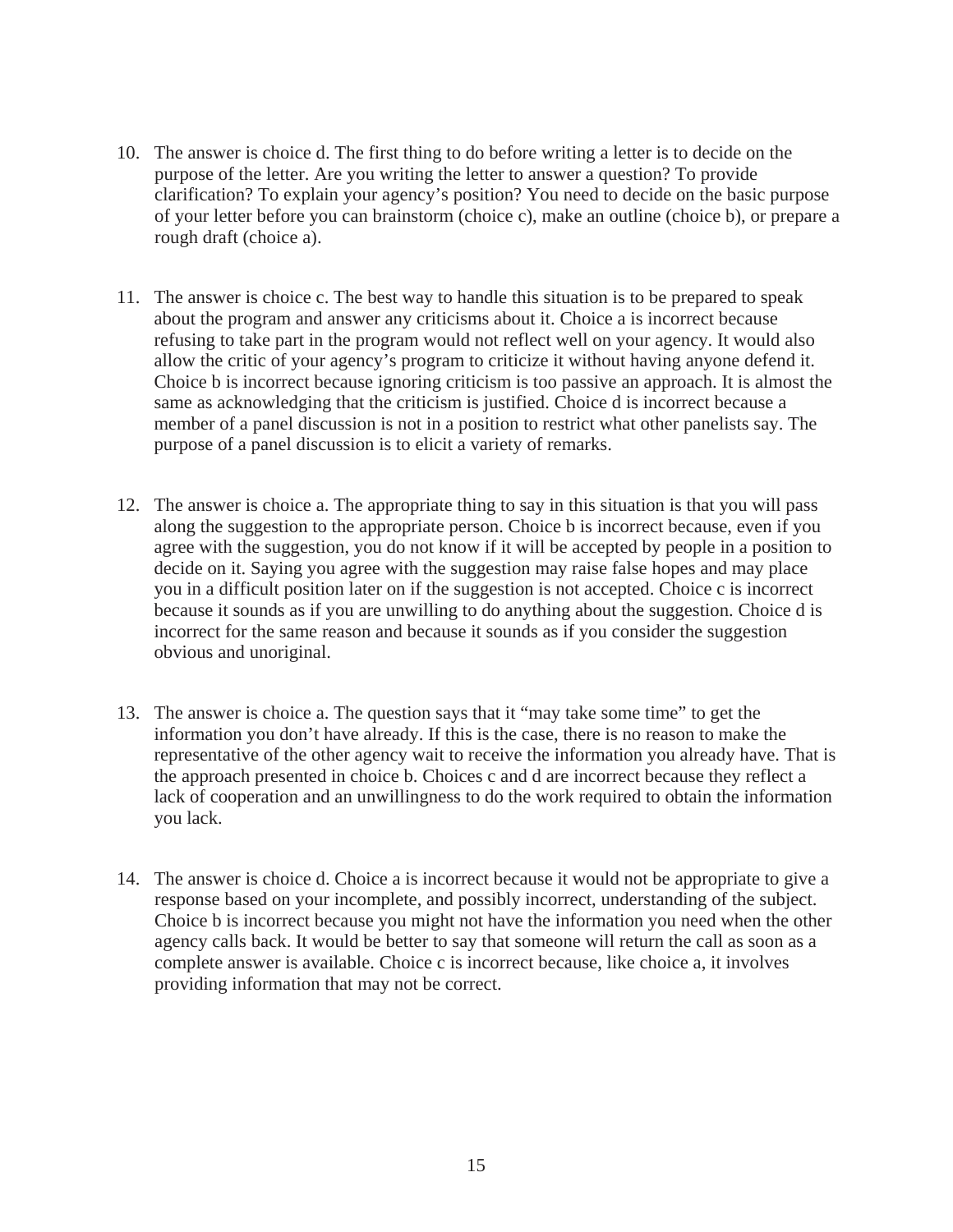- 15. The answer is choice b. The most serious problem caused by allowing one person to monopolize a discussion is that other participants may not have a chance to express different views. The other choices are all problems, but they are less serious than allowing one person to limit the range of opinions expressed in a meeting.
- 16. The answer is choice c. The best course of action in this situation is to refer the caller to the office responsible for the program. Choice a is incorrect because referring the caller to a website is not very helpful. The caller will be more likely to get the necessary information by speaking to someone who is involved in the program in question. Choice b is incorrect because telling the caller that your agency is not responsible for the program is not helpful at all. Choice d is incorrect because you are not in a position to speak authoritatively about another agency's program.
- 17. The answer is choice b. Speaking from notes is usually the best way to make a presentation. Choice a is incorrect because reading from a prepared script is almost always boring. It also makes a presentation seem less interactive and limits the ability of a speaker to change the presentation if the audience seems bored or confused. Some talented political figures are able to read effectively from a script, but most people are not. Choice c, reading from slides, is incorrect because in this situation what the speaker says is adding nothing to what is projected on the screen. Choice d, speaking spontaneously without using notes, might create several problems. A speaker who does not use notes might forget to include important points. Notes help a speaker stay on track and make a well-organized presentation.
- 18. The answer is choice a. A speaker should avoid using technical jargon in making a presentation at a public meeting because many members of the audience will not understand it. Using jargon sends the message that the speaker is not concerned with the audience's response. The other choices (controversial topics, financial topics, and regulatory issues) might be difficult to address in a presentation, but that is not a sufficient reason to avoid them.
- 19. The answer is choice c. If you do not know the answer to a question, you should say so. Most people do not expect you to have all the answers. In a situation like this, you should probably offer to find an answer and provide it to the person who asked the question. Choice a is incorrect because it involves making a statement based on your incomplete, and possibly incorrect understanding of the subject. Choice b, discussing a related subject, is really ducking the question, and it may appear evasive. Choice d, saying that the question is not really related to your subject, shows a lack of respect for the questioner. It also makes you appear unhelpful.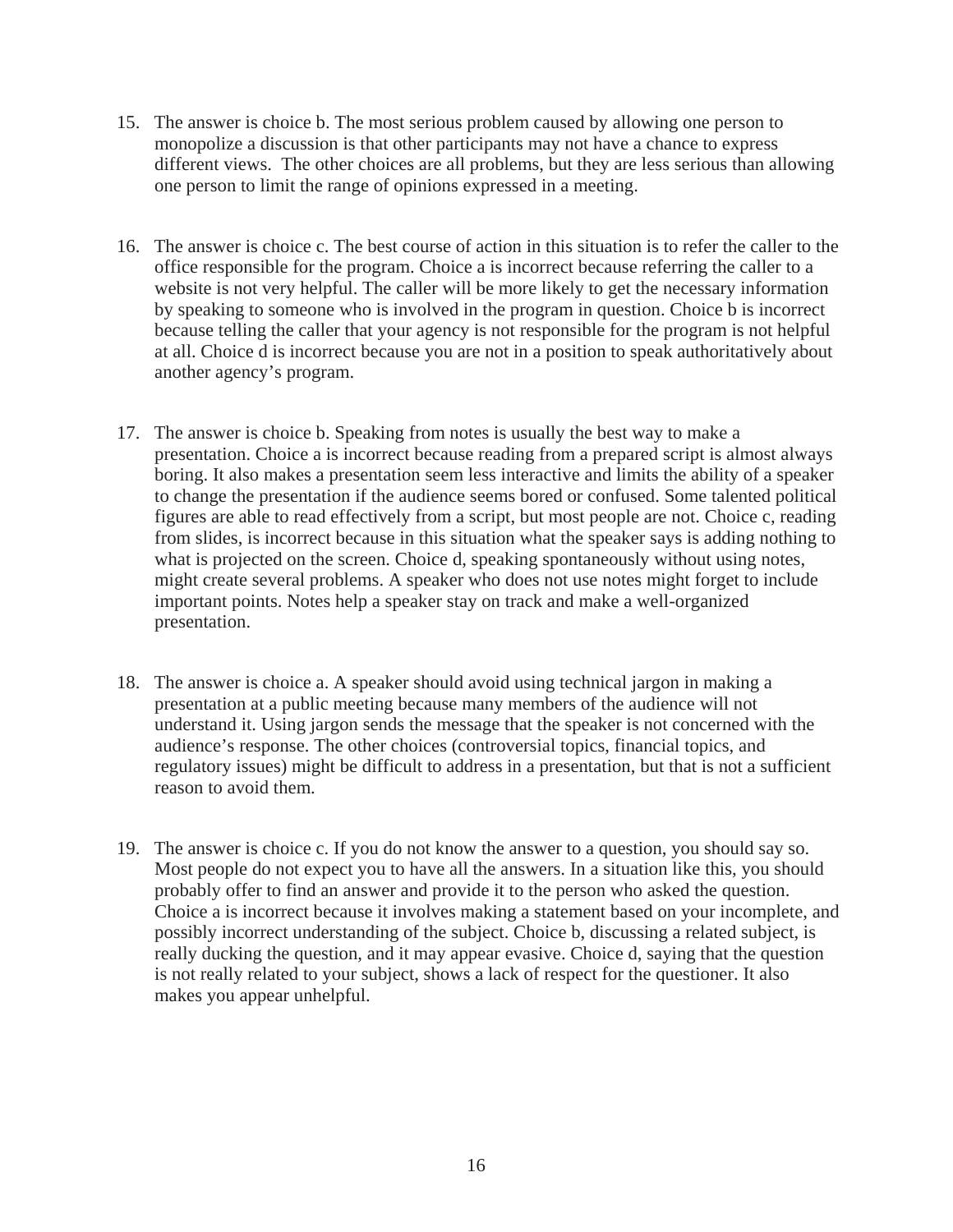- 20. The answer is choice d. Beginning a letter by thanking the recipient sets a positive, respectful tone. Choices a and b are incorrect because they use the word "complaint." This word sets a negative, even adversarial tone. Choice c is incorrect because it does not address the subject of the letter.
- 21. The answer is choice c. Explaining how your department intends to correct the error is the most positive, forward-looking response to this situation. Choice a, providing a detailed explanation of what caused the error, would probably not be of interest to the recipient of the letter. Choice b is incorrect because there is no reason to identify the person responsible for the error. Doing so would make it seem that you are trying to escape blame by putting all the fault on one individual. Choice d is incorrect because it sounds defensive. It sounds like you are making excuses for your department.
- 22. The answer is choice b. This question concerns the appropriate way to point out an error or omission. Choices a and d are incorrect because the word "failed" sets an unnecessarily negative tone. This word makes the message seem like a personal criticism. The same is true of the word "neglected" in choice c.
- 23. The answer is choice a. No employee is required to put up with obscene, abusive language. Choice b is incorrect because referring the call to your supervisor is just "passing the buck." Like you, your supervisor is not required to listen to obscenities. Choice c is incorrect because allowing the caller to "vent" does not include allowing the caller to use obscene language. Choice d is incorrect because you should tell the caller why you are hanging up. If you don't, the caller may think that the call was disconnected for some reason.
- 24. The answer is choice b. The best way to deal with a "monopolizer" is to encourage other people to contribute to the discussion. Choice a is incorrect because it does not really address the problem. Ignoring the person who is monopolizing the discussion is too passive an approach. The person might not get your unspoken message. Choice c is incorrect because adjourning the meeting would serve no purpose. Choice d is incorrect because asking someone to refrain from speaking might be seen as rude, and it would probably create an unpleasant atmosphere in the meeting.
- 25. The answer is choice c. The best way to decide how much information to provide in this situation is to study the letter you received. This letter will probably give you a good indication of how much the letter writer understands already and how much you need to explain. Choice a is incorrect because studying similar letters your department has sent will not help you determine how much the person you are writing to understands. The same is true for choice b. Choice d is incorrect because it may be a mistake to assume that the person you are writing to has a basic understanding of the subject. If this assumption is incorrect, the person may not understand your letter.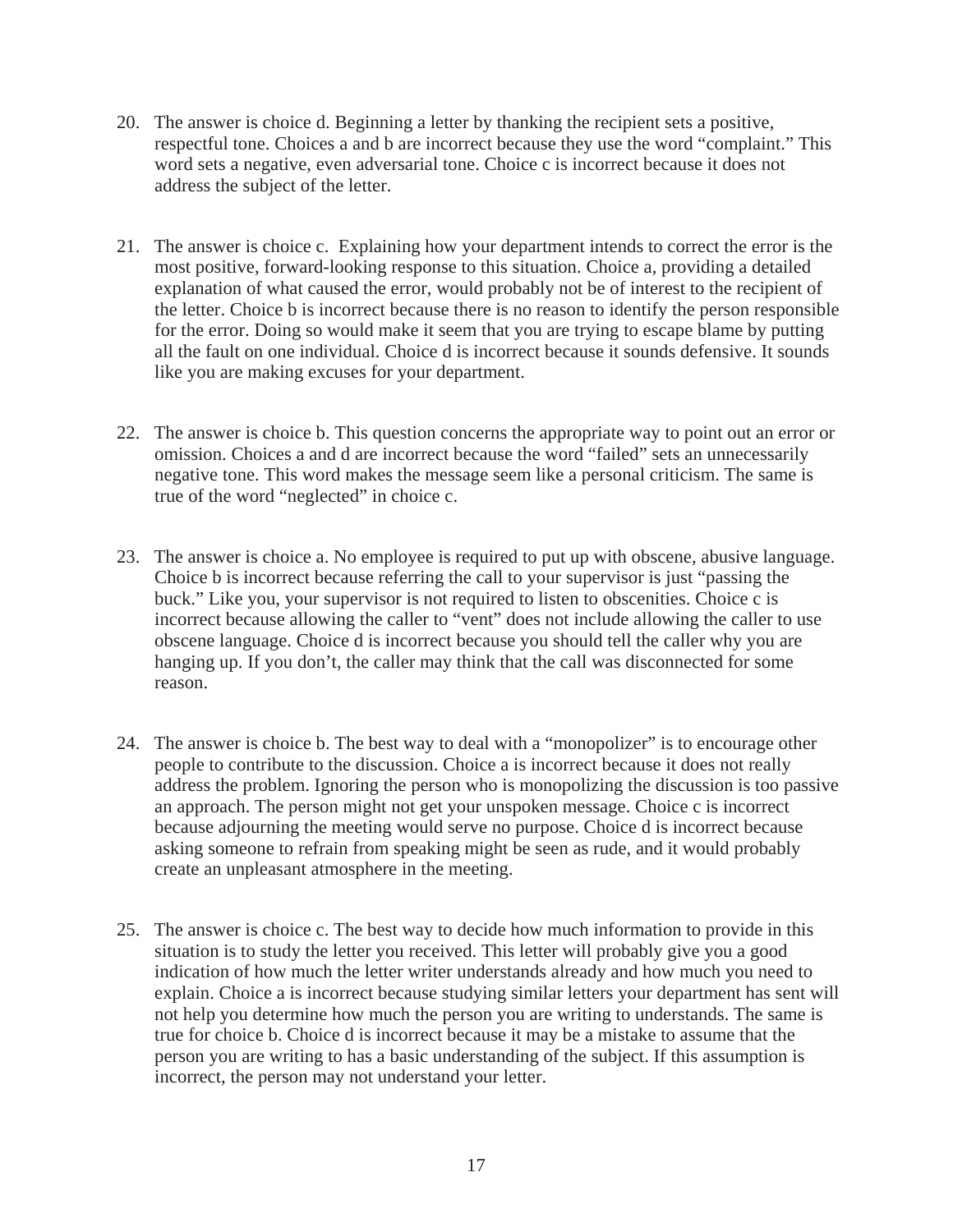- 26. The answer is choice c. It is important in this situation to point out the inaccuracy in the other panelist's statement. Choice a is incorrect because if you don't point out the inaccuracy the audience will assume that the other panelist's statement is correct. Choice b is incorrect because it is an unnecessary personal attack that may be seen as unjustified and unfair. Choice d is incorrect because it is not necessary or appropriate to turn this situation into an emotionally charged confrontation.
- 27. The answer is choice a. In a public meeting it is appropriate to treat all suggestions with respect, even if they are misguided and impractical. Choice b is incorrect because it sounds too personal. Rather than responding to the suggestion itself, you are commenting on the person's lack of knowledge. Choice c is incorrect because saying that the suggestion is an excellent idea would give the audience the impression that you agree with it. Choice d is incorrect because there is no reason to start a discussion about an idea that you consider misguided and impractical.
- 28. The answer is choice d. In a situation like this, it is best to say that you will look into the matter and call back. Choice a is incorrect because you should not make such a definite statement if you are not sure of the facts involved. Choice b is incorrect because it shows an unwillingness to listen to and learn from criticism. Choice c is incorrect because it is unresponsive and unhelpful.
- 29. The answer is choice b. In a situation like this, you should make the point that the interruptions are unfair to the other members of the audience who have come to hear your presentation. Choice a sounds bad-tempered. It is also probably not true that you are attending the meeting "as a favor." Choice c is incorrect because it is the sort of threatening comment that is likely to make the situation worse. Choice d is incorrect because it might be seen as rude and it would probably not improve the situation.
- 30. The answer is choice b. The slides used in a presentation should be uncluttered and easy to read. Choice a is incorrect because it would be difficult for people to read a printout of your department's budget projected on a screen. It would be better to distribute paper copies of the budget. Choice c is incorrect because there is no reason to project a copy of what you are saying. Choice d is incorrect because a copy of a letter would be difficult to read. Again, it would be better to distribute paper copies.
- 31. The answer is choice d. It's a good idea to begin a presentation with a brief statement about its purpose. Choice a is incorrect because beginning with a joke often does not work well. Often the joke is not funny and the speaker is not good at telling jokes. Choice b is incorrect because the history of your subject is probably not the most important thing about it. People have a limited attention span, so it makes sense to start with something really important. Choice c is incorrect because a call to action belongs at the end of a presentation, not at the beginning.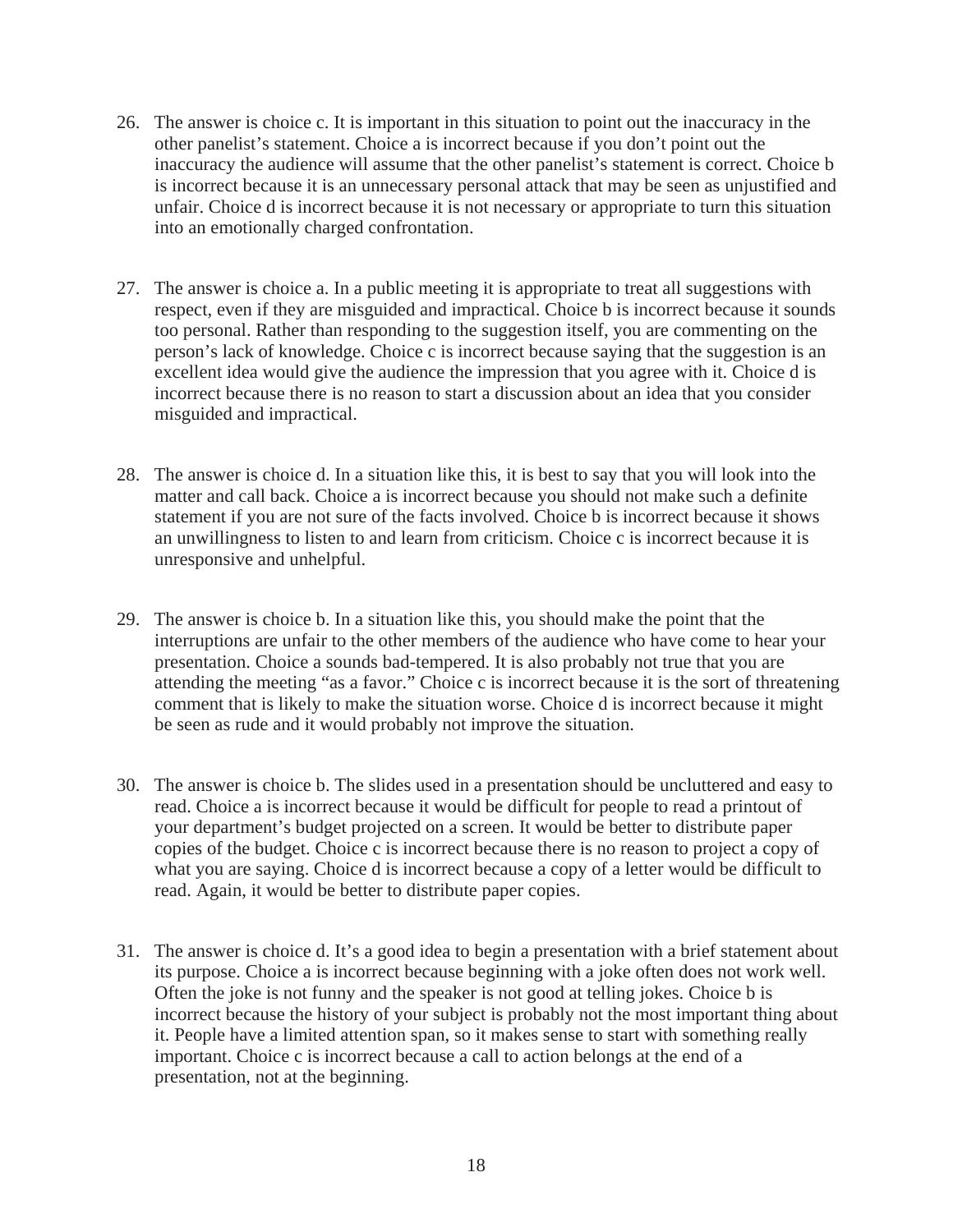- 32. The answer is choice a. Eye contact is an example of nonverbal communication. All of the other choices involve words.
- 33. The answer is choice c. Paraphrasing a question is an effective way to ask for clarification. It shows that you are making a serious effort to understand the question. Choice a is incorrect because it involves answering the question without attempting to gain a better understanding of it. Choice b is incorrect because it avoids the question altogether. Choice d, asking the person to repeat the question, is a possible way of dealing with the situation, but it is not an effective way to ask for clarification.
- 34. The answer is choice b. Most business letters begin with a clear statement of the purpose of the letter. The recipient should be able to tell from the first paragraph why you are writing. Choice a is incorrect because providing some background information about the subject might be helpful, but it is probably not the main purpose of your letter. Choice c is incorrect because explaining your role in state government is probably not necessary, or of interest to the person who receives your letter. Choice d is incorrect because this type of information belongs in the body of a letter, not the introduction.
- 35. The answer is choice c. It is essential for a speaker to have some understanding of what the audience knows already and what might need to be explained. This information will have a major effect on the content of the presentation. Choices a and d, the political affiliation of your audience and their attitude toward state government, may affect the way you introduce certain points in your speech because they may influence the audience's receptiveness to what you have to say, but they don't change the points you have to make. Choice b, the average educational level of the audience, might also have an important effect on your presentation, especially if that level is very low or very high, because certain explanations might be more or less necessary in the two cases. Choice c is a better answer, though, because it refers specifically to the audience's knowledge of your topic, as opposed to the wide variety of subjects different members of a large audience may have studied.
- 36. The answer is choice b. This is the question that is most likely to yield useful suggestions about improving your agency's customer service. Choice a is incorrect because it would not provide any ideas about what your agency might do differently. The same is true for choices c and d. Choice d has an additional problem. It is actually asking about two different things — courtesy and helpfulness. If people thought your representatives were courteous but not helpful, how would they answer this question?
- 37. The answer is choice a. Choice a deals with the visitor in the most courteous manner possible. We are not told which question is more important, the visitor's or the caller's. We also don't know if the conversation can or should be shortened, or if shortening the conversation would mean calling the person back and wasting time. Given the information we have, it's better to finish up with the caller before handling the visitor.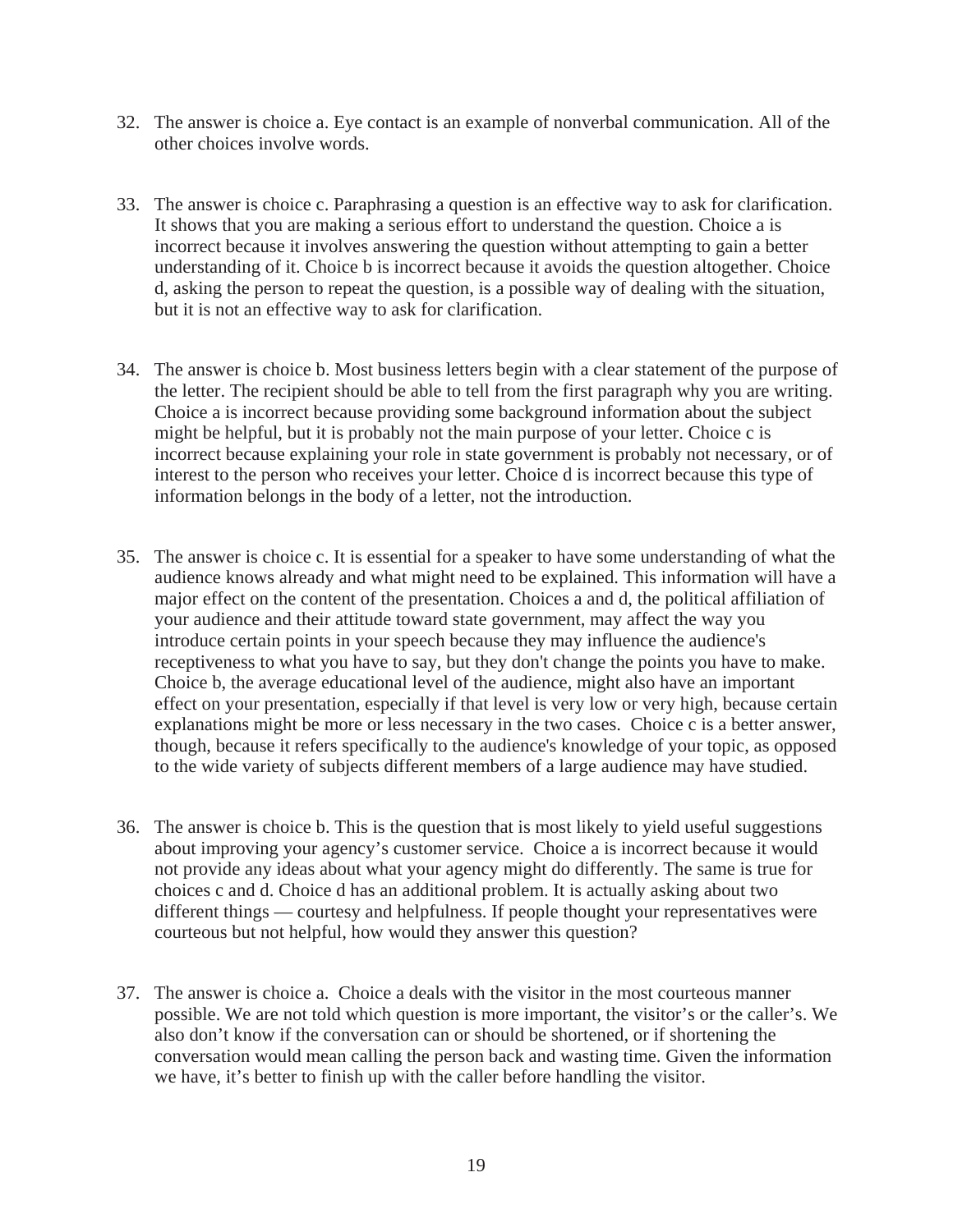- 38. The answer is choice c. Of these choices, the most important reason to provide handouts is to give people detailed information they may not remember from the presentation. Choice a is incorrect because, while it is true that providing handouts can allow a speaker to shorten a presentation, this is not their main purpose. Choice b is incorrect because there are other, more effective ways for a presenter to remember key points. Choice d is incorrect because there is no value in making life easier for people who choose to ignore a presentation.
- 39. The answer is choice a. Most people find the question and answer format helpful and easy to understand. Choice b, posting the regulation, would provide no explanation. Choice c, posting a message from the commissioner, does not address the issue directly. A message from the commissioner will probably not be focused on explaining the effects of a new regulation. Choice d, posting a list of businesses affected by the regulation, is incorrect because it provides no explanation of the effects.
- 40. The answer is choice c. Building consensus means winning support for decisions even if they do not reflect the preferences of everyone involved. Choice a is not correct because consensus is different from majority rule. Consensus involves coming up with decisions that will be acceptable to as many people as possible. This is different from making decisions based on the will of the majority. Choice b is incorrect because delegating decisions to a subcommittee has nothing to do with consensus. Choice d is incorrect because it reflects a misunderstanding of the idea of consensus. In building consensus, a leader does not avoid issues that might lead to objections, but tries to find common ground.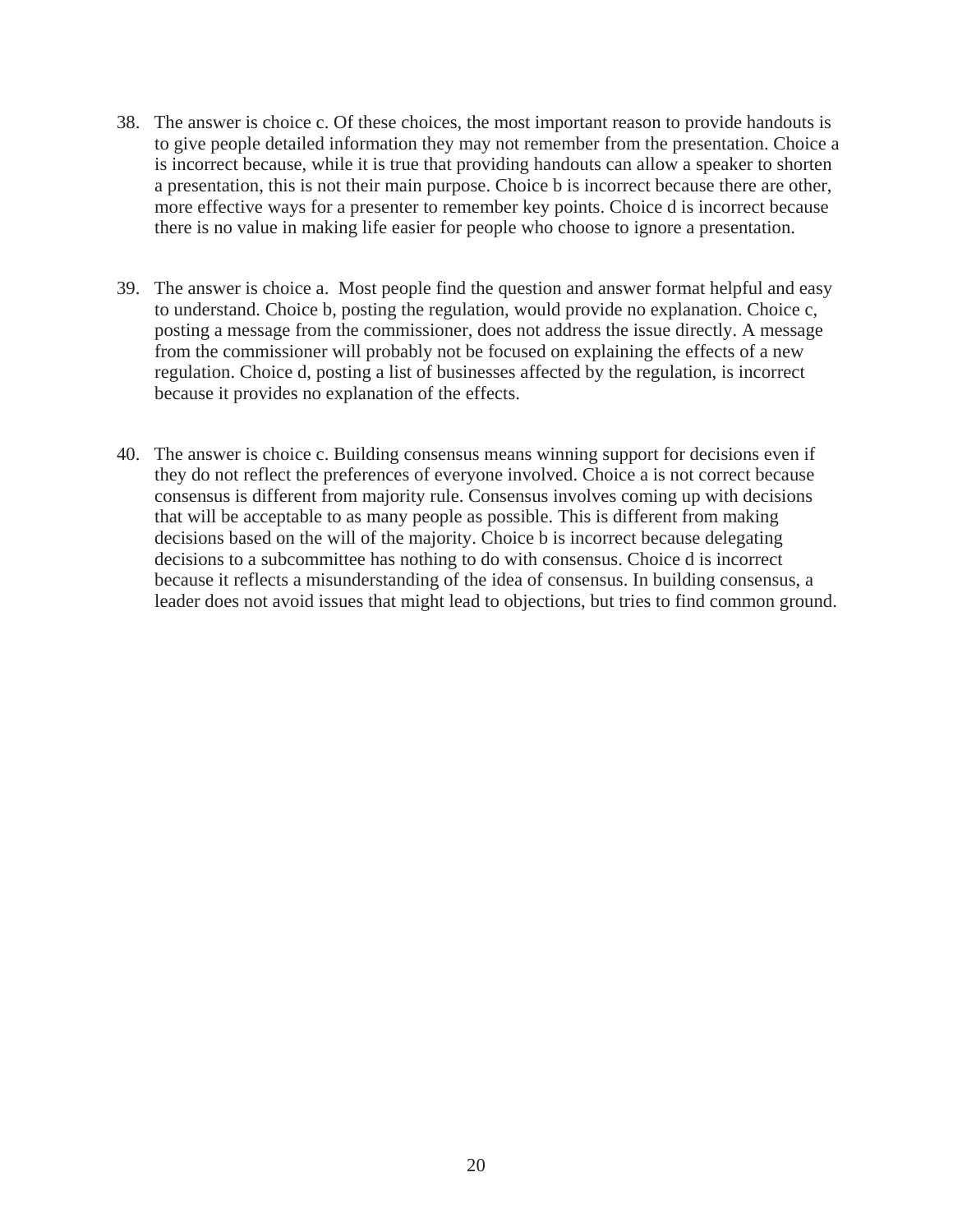# **Points to Keep in Mind**

#### **Making Presentations**

- In preparing for a presentation, spend some time thinking about your audience. What is important to them? What questions are they likely to have? How much do you need to explain about your topic?
- Reinforce your main points with repetition and emphasis.
- In most cases it is most effective for a presenter to speak from notes rather than read from a prepared script.
- If you are presenting detailed, complex information, prepare handouts so that audience members will not have to take extensive notes.
- Treat every question with respect, even if you think it is not worthwhile.
- Don't duck a question. If you don't know the answer, say so. Offer to get back to the questioner when you have the information he or she has requested.
- Be prepared to respond to criticism. Respond in a positive, respectful way.

#### **Leading Meetings**

- When dealing with a complex, controversial topic, begin the meeting by determining whether all the parties agree on the facts involved.
- When dealing with a controversial issue, try to build consensus by emphasizing common interests and goals.
- Ask everyone to refrain from side discussions so that they can focus their attention on the meeting's agenda.
- When leading a meeting, do not allow one individual to dominate the discussion to the extent that other participants cannot express their opinions.

### **Responding to Requests for Information**

- Do not give out information if you are not sure of its accuracy.
- If you do not have the information someone requests but you know how to get it, tell the person when you expect to have the information and offer to provide it then.
- When providing information on complex topics, summarize the main points and refer people to the source of the information.
- If you know some of the information a person has requested, tell the person what you know and offer to provide the rest of the information as soon as you have it.